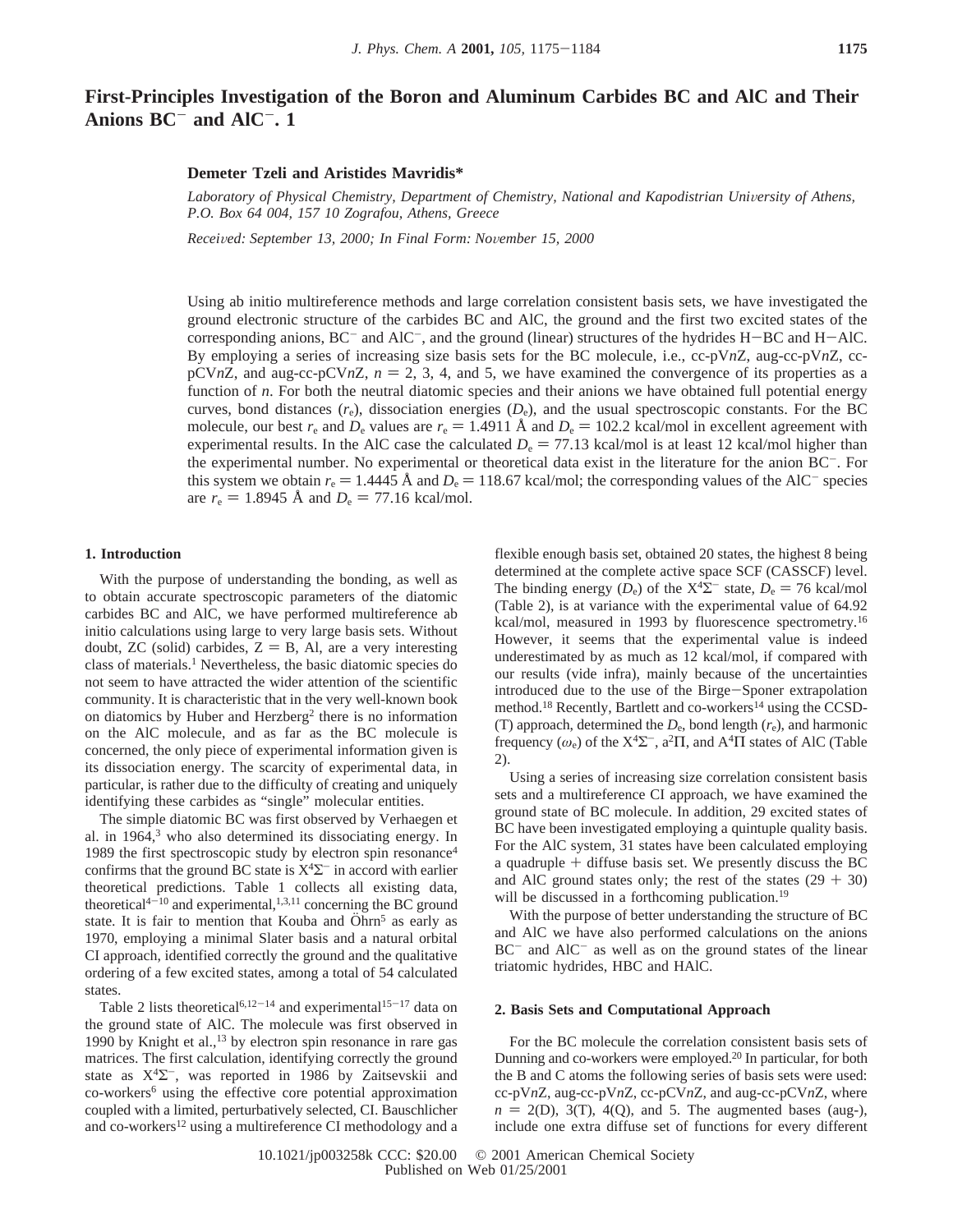**TABLE 1: Existing Theoretical and Experimental Data on the Ground X4Σ**- **State of the BC Molecule: Energies** *E* **(hartrees),** Dissociation Energies  $D_e$  (kcal/mol), Bond Lengths  $r_e$  (Å), Harmonic Frequencies and Anharmonic Corrections  $\omega_e$ ,  $\omega_e$ ,  $c_e$  (cm<sup>-1</sup>), **and Dipole Moments** *µ* **(D)**

| method               | $-E$      | $D_{\rm e}$     | $r_{\rm e}$       | $\omega_{\rm e}$ | $\omega_{e}x_{e}$ | $\mu$       |
|----------------------|-----------|-----------------|-------------------|------------------|-------------------|-------------|
| VCI <sup>a</sup>     | 62.282846 | 70.24           | 1.665             | 991              | 10.39             |             |
| $MRCI^b$             |           | 88.6            | 1.53              | 1140             | 10.5              |             |
| $MRD-CIc$            | 62.4978   | 93.7            | 1.501             | 1140             | 8.5               | 1.024/0.513 |
| MRCISD <sup>d</sup>  | 62.6090   |                 | 1.521             |                  |                   | 0.725       |
| UHF <sup>e</sup>     | 62.3425   |                 | 1.429             |                  |                   |             |
| MCSCF $(6)^e$        | 62.3553   |                 | 1.461             |                  |                   |             |
| CCSD(T) <sup>e</sup> | 62.6291   |                 | 1.491             |                  |                   |             |
| UHF-CCSD(T) $f.g.$   | 62.55611  |                 | 1.5027            | 1083             |                   |             |
| UHF-CCSD $(T)^{f,h}$ | 62.53395  |                 | 1.5078            | 1092.3           | 28.2              |             |
| $RHF-CCSD(T)^{f,h}$  | 62.53416  |                 | 1.5015            | 1147.9           | 10.2              |             |
| $RHF-CCSD(T)^{f,i}$  | 62.54556  |                 |                   |                  |                   |             |
| <b>B3LYP</b>         | 62.224208 | 71.16           | 1.48              |                  |                   |             |
| expt                 |           | $106 \pm 7^{k}$ | $1.49116(34)^{l}$ | $1172.6^m$       | 10.3 <sup>m</sup> |             |
|                      |           |                 |                   |                  |                   |             |

*<sup>a</sup>* Reference 5, valence CI, minimal Slater basis set; 54 states obtained 19 of which are bound. *<sup>b</sup>* Reference 6, effective core potential approximation, DZ+P valence STO basis set; four states examined, X<sup>4</sup>Σ<sup>-</sup>, <sup>2</sup>Π, <sup>2</sup>Δ, <sup>2</sup>Σ<sup>-</sup>. <sup>*c*</sup> Reference 7, [6s4p1d]<sub>B,C</sub> basis set; 20 states examined, *r<sub>e</sub>*,  $\omega_e$ , and  $\omega_e$ *x<sub>e</sub>*, values are given for the 12 lowest states.  $d$  Reference 4, [9s7p3d]<sub>B,C</sub> basis set; valence + core single + selected double excitations.  $e$  Reference 8, 50 numerical orbitals employed; all electrons included in the CCSD(T). *<sup>f</sup>* Reference 9. *<sup>g</sup>* TZ+2P basis set. *<sup>h</sup>* cc-pVTZ basis set. *<sup>i</sup>* cc-pVQZ basis set. *j* Reference 10. *k* Reference 3, mass spectrometry. *l* Reference 11, Fourier transform emission specroscopy; two states have been identified, the  $X^4\Sigma^-$  and B<sup>4</sup>Σ<sup>-</sup>. <sup>*m*</sup> Reference 1, Fourier transform spectroscopy in solid neon; five states have been identified, the X<sup>4</sup>Σ<sup>-</sup>, A<sup>4</sup>Π, B<sup>4</sup>Σ<sup>-</sup>, a<sup>2</sup>Π, and d<sup>2</sup>Σ<sup>+</sup>.

**TABLE 2: Existing Theoretical and Experimental Data on the Ground**  $X^4\Sigma^-$  **State of the AlC Molecule: Energies**  $E$ **(hartrees), Dissociation Energies** *D***<sup>e</sup> (kcal/mol), Bond Lengths** *r***<sup>e</sup> (Å), Harmonic Frequencies and Anharmonic** Corrections  $\omega_e$ ,  $\omega_e x_e$  (cm<sup>-1</sup>), and Dipole Moments  $\mu$  (D)

| method               | -E         | $D_{\rm e}$ | $r_{\rm e}$ | $\omega_{\rm e}$     | $\omega_{\alpha}x_{\alpha}$ | $\mu$ |
|----------------------|------------|-------------|-------------|----------------------|-----------------------------|-------|
| $MRCI^a$             |            | 79.5        | 1.92        | 629                  | 6.2                         |       |
| $SA-MRCI^b$          |            | 76          | 1.978       | 629                  |                             |       |
| MP2 <sup>c</sup>     | 279.6577   |             | 1.799       |                      |                             | 3.35  |
| $CI^c$               | 279,7700   |             | 1.980       |                      |                             | 2.5   |
| CCSD(T) <sup>d</sup> | 280.014465 | 78.6        | 1.9544      | 658                  |                             |       |
| exp <sup>e</sup>     |            |             | 1.95503     | 654.84               | 4.293                       |       |
| $exp t^f$            |            | 64.920      |             | 639.3                | 4.5                         |       |
| exp <sup>g</sup>     |            |             |             | $640.1^{g,h}$        |                             |       |
|                      |            |             |             | 629.8 <sup>g,i</sup> |                             |       |

*<sup>a</sup>* Reference 6, effective core potential approximation, DZ+P valence STO basis set; four states examined, X<sup>4</sup>Σ<sup>−</sup>, <sup>2</sup>Π, <sup>2</sup>Δ, <sup>2</sup>Σ<sup>−</sup>. <sup>*b*</sup> Reference 12, state average MRCI, [5s4p2d1f/4s3p2d1f] basis set; 19 states examined, 12 of which were examined at the MRCI level of theory, the rest at the CASSCF. *<sup>c</sup>* Reference 13, 6-31G\* basis set. *<sup>d</sup>* Reference 14, [7s7p5d4f/7s7p4d3f] basis set, all electrons correlated; three states examined, X4Σ-, <sup>2</sup>Π, and <sup>4</sup>Π. *<sup>e</sup>* Reference 15, emission spectroscopy; two states have been identified, the  $X^4\Sigma^-$  and  $B^4\Sigma^-$  state. *f* Reference 16, fluorescence spectroscopy in solid argon; two states identified, the same as in e. <sup>*g*</sup> Reference 17, infrared spectroscopy. *h* Grain surface value. *<sup>i</sup>* Argon matrix value.

angular momentum of the plain (nonaugmented) basis. The core (C) bases, include  $\{(n-1)s, (n-1)p, (n-2)d, (n-3)f...\}$ "tight" Gaussians grafted to the corresponding plain set, where *n* is the cardinality of the basis set. Our largest aug-ccpCV5Z basis (19s13p8d6f4g2h)<sub>B,C</sub> generally contracted to  $[11s10p8d6f4g2h]_{B,C}$ , contains 362 spherical Gaussian functions, as compared to 290 and 254 contracted functions of the cc-pCV5Z and aug-cc-pV5Z, respectively.

For the AlC system a single basis set was employed, namely the aug-cc-pVQZ,  $[7s6p4d3f2g/A16s5d4d3f2g/c]$  numbering 164 contracted functions. The same basis, i.e., the aug-cc-pVQZ, was used for the anions BC<sup>-</sup> and AlC<sup>-</sup>. For the hydrogenated species HBC and HAlC, the basis set used are  $(cc-pVQZ)_{H}/$ (cc-pV5Z without the h functions) $_{B,C}$ , and (cc-pVQZ)<sub>H</sub>/(aug $cc$ -pVQZ) $_{Al,C}$ , respectively.

The complete active space self-consistent field plus single plus double replacements (CASSCF +  $1 + 2 = MRCI$ ) approach was followed, implemented at the CI level by the internal contraction (ic) scheme.<sup>21</sup> The reference space was defined by distributing 7 (BC, AlC) or 8 (BC $^-$ , AlC $^-$ , HBC, HAlC) "valence" (active) electrons to  $8$  (one  $2s +$  three  $2p$  on  $B +$  one 2s + three 2p on C), or 9 (+ one 1s on H) orbital functions. Depending on the number of orbitals and the symmetry of the state, the reference spaces range from 352 configuration functions ( ${}^{4}\Sigma^{-}$ , BC and AlC), to 1880 CFs ( ${}^{3}\Sigma^{-}$ , HBC and HAlC). The CI spaces, in the BC  ${}^{4}\Sigma^{-}$  state for instance, range from 90 832 (cc-pVDZ) to 322 035 200 (augcc-pCV5Z) uncontracted CFs; the corresponding internally contracted numbers are ∼12 000, and 4 000 000 CFs, respectively. Although the internal contraction scheme reduces the dynamical space dramatically, the corresponding energy losses are far from being analogous.22 For example, at the MRCI/ccpVDZ level, the energy loss due to the internal contraction in the BC molecule  $(X<sup>4</sup>\Sigma^{-})$  is 1.4 mhartrees.

The spectroscopic constants ( $r_e$ ,  $\omega_e$ ,  $\omega_e$ x<sub>e</sub>,  $\alpha_e$ , and  $D_e$ ) were obtained by a Dunham analysis, after always fitting 12 points of the potential energy curve (CASSCF, MRCI) to a seventh degree polynomial, and up to an intermolecular distance  $r - r_e$  $= 0.7$  bohr.

For the calculations the MOLPRO96 and MOLPRO2000 packages were used.23 Some of our results have also been checked by the COLUMBUS code.<sup>24</sup>

#### **3. Results and Discussion**

In what follows we discuss the ground states of BC and AlC molecules, the ground and two more excited states of the anions BC<sup>-</sup> and AlC<sup>-</sup> (X<sup>3</sup> $\Pi$ , A<sup>3</sup> $\Sigma$ <sup>-</sup>, a<sup>1</sup> $\Sigma$ <sup>+</sup>), and the ground <sup>3</sup> $\Sigma$ <sup>-</sup> (linear) electronic structures of the triatomics H-BC and H-AlC. For the ground  $X^4\Sigma^-$  states of BC and AlC we report absolute energies, dissociation energies  $(D_e)$ , bond distances  $(r_e)$ , dipole moments (*µ*), Mulliken charges (*q*), harmonic frequencies and anharmonic corrections ( $\omega_e$ ,  $\omega_e x_e$ ), rotational vibrational couplings  $(\alpha_e)$ , and centrifugal distortions  $(D_e)$ . Full potential energy curves (PEC) are also reported for both molecules, BC and AlC. Practically, the same information is also given for the anions and the triatomics HBC and HAlC.

**3.1. BC.** The ground state of the BC molecule is of  ${}^{4}\Sigma^{-}$ symmetry, with its first excited  ${}^{2}\Pi$  state 10.5 kcal/mol higher.<sup>19</sup> The  $X^4\Sigma^-$  state correlates to the ground state atoms,  $B(^2P;M=0)$  $+ C(^{3}P; M=0)$ . The leading CASSCF equilibrium configuration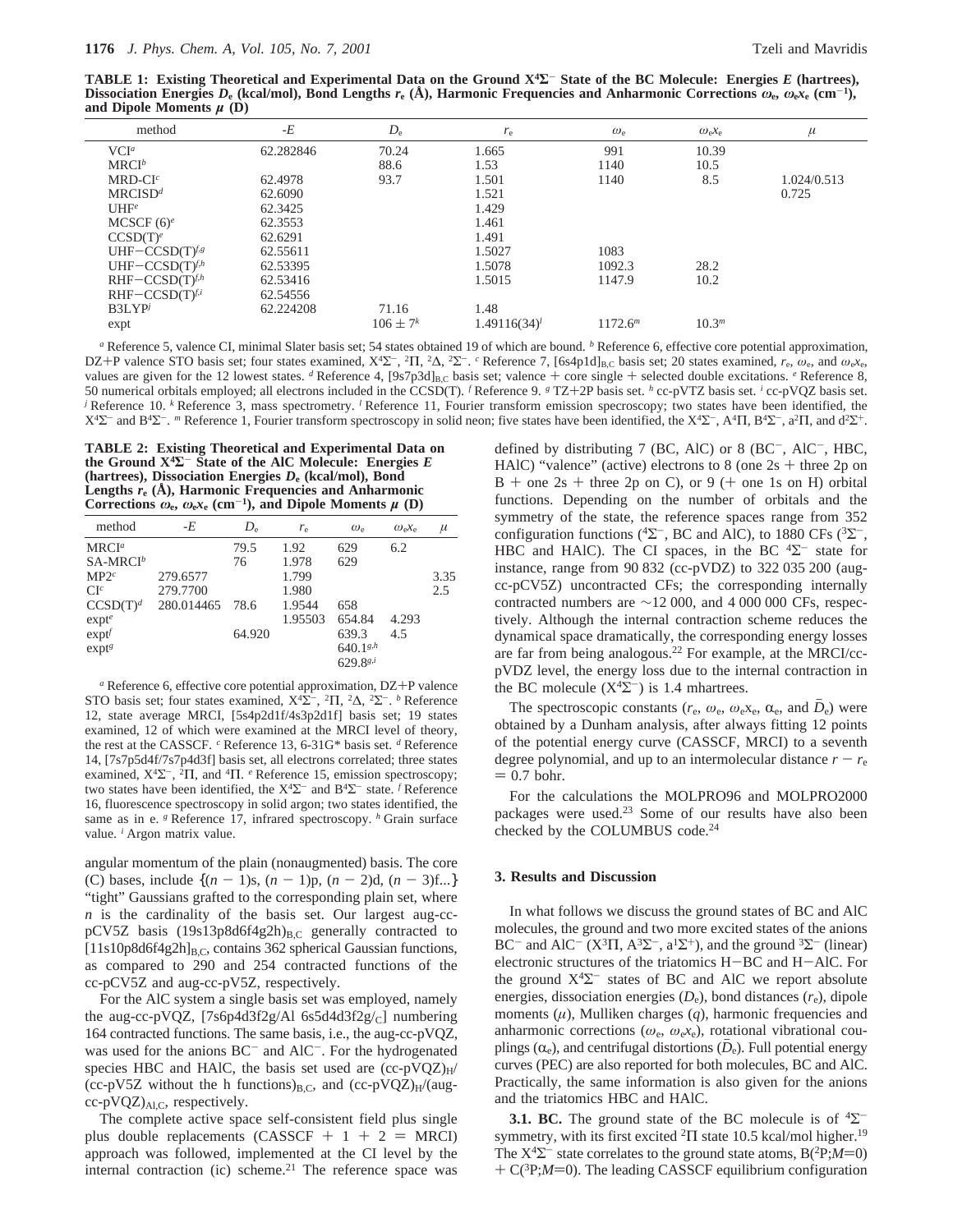**TABLE 3: Absolute Energies** *E* **(hartrees), Dissociation Energies** *D***<sup>e</sup> (kcal/mol), Bond Distances** *r***<sup>e</sup> (Å), Dipole Moments** *µ* **(D), Mulliken Charges on the C Atom** *q***c, Harmonic Frequencies** *ω***<sup>e</sup> (cm**-**1), First Anharmonic Corrections** *ω***e***x***<sup>e</sup> (cm**-**1), Rotational Vibrational Couplings**  $\alpha_e$  (cm<sup>-1</sup>), and Centrifugal Distortions  $D_e$ (cm<sup>-1</sup>), of the Ground X<sup>4</sup>**Σ**<sup>-</sup> State of the <sup>11</sup>B<sup>12</sup>C Molecule, in CASSCF, MRCI, MRCI+O<sup>*a*</sup> (aug)-cc-p(C)Vn**Z**, n = 2, 3, 4, and 5 Methods **CASSCF, MRCI, MRCI**+ $Q^a$ / (aug)-cc-p(C)V*n***Z**, *n* = 2, 3, 4, and 5 Methods

| method                | -E                     | $D_{\rm e}$     | $r_{\rm e}$      | $\mu$                                      | $q_{\rm c}$        | $\omega_{\rm e}$ | $\omega_{\rm e}x_{\rm e}$ | $10^{-2}\alpha_e$ | $10^{-6} \overline{D}_e$ |
|-----------------------|------------------------|-----------------|------------------|--------------------------------------------|--------------------|------------------|---------------------------|-------------------|--------------------------|
| expt                  |                        | $106\pm7^b$     | $1.49116(34)^c$  |                                            |                    | $1172.6^{d}$     | $10.3^{d}$                |                   |                          |
|                       |                        |                 |                  | $cc-pVDZ$                                  |                    |                  |                           |                   |                          |
| CASSCF                | 62.405644              | 90.47           | 1.5228           | 0.673                                      | $-0.06$            | 1132.2           | 9.72                      | 1.59              | 6.33                     |
| <b>MRCI</b>           | 62.495983              | 92.85           | 1.5286           | 0.649                                      | $-0.06$            | 1121.3           | 9.45                      | 1.56              | 6.31                     |
| $MRCI+Q$              | 62.5003                | 92.8            | 1.532            |                                            |                    |                  |                           |                   |                          |
|                       |                        |                 |                  | $cc$ -p $VTZ$                              |                    |                  |                           |                   |                          |
| CASSCF                | 62.414869              | 91.90           | 1.5124           | 0.743                                      | $-0.03$            | 1132.7           | 10.39                     | 1.60              | 6.59                     |
| <b>MRCI</b>           | 62.531848              | 98.44           | 1.5063           | 0.846                                      | $-0.03$            | 1148.3           | 10.19                     | 1.58              | 6.57                     |
| $MRCI+Q$              | 62.5382                | 98.5            | 1.508            |                                            |                    |                  |                           |                   |                          |
|                       |                        |                 |                  |                                            |                    |                  |                           |                   |                          |
| CASSCF                | 62.418147              | 92.20           | 1.5094           | $cc-pVQZ$<br>0.775                         | $-0.13$            | 1134.0           | 9.44                      | 1.60              | 6.66                     |
| <b>MRCI</b>           | 62.542941              | 100.39          | 1.4992           | 0.925                                      | $-0.13$            | 1159.1           | 10.11                     | 1.64              | 6.64                     |
| $MRCI+Q$              | 62.5499                | 100.6           | 1.500            |                                            |                    |                  |                           |                   |                          |
|                       |                        |                 |                  | $cc-pV5Z$                                  |                    |                  |                           |                   |                          |
| CASSCF                | 62.418721              | 92.20           | 1.5091           | 0.779                                      | $-0.16$            | 1134.6           | 9.80                      | 1.62              | 6.66                     |
| <b>MRCI</b>           | 62.546026              | 100.93          | 1.4977           | 0.947                                      | $-0.15$            | 1161.8           | 10.56                     | 1.67              | 6.65                     |
| MRCI+Q                | 62.5531                | 101.1           | 1.499            |                                            |                    |                  |                           |                   |                          |
|                       |                        |                 |                  | <b>CBS</b> limit                           |                    |                  |                           |                   |                          |
| <b>MRCI</b>           | $62.5476 \pm 2$        | $101.3 \pm .1$  | $1.4967 \pm 5$   | $0.965 \pm 7$                              |                    | $1164 \pm 1$     |                           |                   |                          |
|                       |                        |                 |                  |                                            |                    |                  |                           |                   |                          |
|                       |                        |                 |                  | aug-cc-pVDZ                                |                    |                  |                           |                   |                          |
| CASSCF<br><b>MRCI</b> | 62.407334<br>62.502161 | 90.87<br>93.41  | 1.5202<br>1.5272 | 0.800<br>0.825                             | $-0.06$<br>$-0.08$ | 1119.0<br>1115.2 | 8.31<br>10.05             | 1.86<br>1.63      | 6.55<br>6.42             |
| $MRCI+Q$              | 62.5073                | 93.2            | 1.531            |                                            |                    |                  |                           |                   |                          |
|                       |                        |                 |                  |                                            |                    |                  |                           |                   |                          |
|                       |                        |                 |                  | aug-cc-pVTZ                                |                    |                  |                           |                   |                          |
| CASSCF                | 62.415194              | 91.99           | 1.5115           | 0.770                                      | $-0.02$            | 1131.1<br>1145.9 | 9.69                      | 1.61              | 6.64                     |
| <b>MRCI</b>           | 62.533880<br>62.5406   | 98.98<br>99.1   | 1.5054<br>1.507  | 0.899                                      | $-0.04$            |                  | 10.04                     | 1.64              | 6.63                     |
| $MRCI+Q$              |                        |                 |                  |                                            |                    |                  |                           |                   |                          |
|                       |                        |                 |                  | aug-cc-pVQZ                                |                    |                  |                           |                   |                          |
| CASSCF                | 62.418201              | 92.17           | 1.5091           | 0.777                                      | $-0.18$            | 1134.4           | 10.98                     | 1.79              | 6.60                     |
| <b>MRCI</b>           | 62.543651              | 100.60          | 1.4993           | 0.938                                      | $-0.20$            | 1158.3           | 9.95                      | 1.62              | 6.64                     |
| $MRCI+Q$              | 62.5506                | 100.8           | 1.501            |                                            |                    |                  |                           |                   |                          |
|                       |                        |                 |                  | aug-cc- $pV5Z$                             |                    |                  |                           |                   |                          |
| CASSCF                | 62.418739              | 92.22           | 1.5091           | 0.779                                      | $-0.22$            | 1134.6           | 9.79                      | 1.62              | 6.66                     |
| <b>MRCI</b>           | 62.546320              | 101.03<br>101.2 | 1.4978<br>1.499  | 0.950                                      | $-0.24$            | 1161.3           | 10.15                     | 1.64              | 6.65                     |
| MRCI+Q                | 62.5534                |                 |                  |                                            |                    |                  |                           |                   |                          |
|                       |                        |                 |                  | aug-CBS limit                              |                    |                  |                           |                   |                          |
| <b>MRCI</b>           | $62.5477 \pm 2$        | 101.2           | $1.4971 \pm 1$   | $0.965 \pm 7$                              |                    | $1164 \pm 1$     |                           |                   |                          |
|                       |                        |                 |                  | 1s <sup>2</sup> electrons included in MRCI |                    |                  |                           |                   |                          |
|                       |                        |                 |                  | $cc$ -p $CVDZ$                             |                    |                  |                           |                   |                          |
| CASSCF                | 62.406018              | 90.60           | 1.5212           | 0.688                                      | $-0.07$            | 1131.5           | 9.74                      | 1.58              | 6.38                     |
| <b>MRCI</b>           | 62.566948              | 93.61           | 1.5250           | 0.696                                      | $-0.07$            | 1125.8           | 9.59                      | 1.56              | 6.35                     |
| $MRCI+Q$              | 62.5744                | 93.5            | 1.529            |                                            |                    |                  |                           |                   |                          |
|                       |                        |                 |                  | cc-pCVTZ                                   |                    |                  |                           |                   |                          |
| CASSCF                | 62.415241              | 92.02           | 1.5109           | 0.757                                      | $-0.10$            | 1131.8           | 9.68                      | 1.62              | 6.64                     |
| <b>MRCI</b>           | 62.623400              | 99.45           | 1.5002           | 0.875                                      | $-0.11$            | 1158.0           | 9.59                      | 1.56              | 6.35                     |
| $MRCI+Q$              | 62.6340                | 99.4            | 1.502            |                                            |                    |                  |                           |                   |                          |
|                       |                        |                 |                  | $cc$ -p $CVQZ$                             |                    |                  |                           |                   |                          |
| CASSCF                | 62.418222              | 92.20           | 1.5092           | 0.776                                      | $-0.11$            | 1134.6           | 9.77                      | 1.62              | 6.66                     |
| <b>MRCI</b>           | 62.641146              | 101.42          | 1.4933           | 0.925                                      | $-0.10$            | 1170.7           | 10.13                     | 1.64              | 6.66                     |
| $MRCI+Q$              | 62.6526                | 101.5           | 1.495            |                                            |                    |                  |                           |                   |                          |
|                       |                        |                 |                  | cc-pCV5Z                                   |                    |                  |                           |                   |                          |
| CASSCF                | 62.418782              | 92.24           | 1.5090           | 0.779                                      | $-0.13$            | 1134.6           | 9.79                      | 1.62              | 6.60                     |
| <b>MRCI</b>           | 62.646171              | 102.00          | 1.4918           | 0.944                                      | $-0.12$            | 1173.7           | 10.27                     | 1.63              | 6.67                     |
| $MRCI+Q$              | 62.6577                | 102.1           | 1.493            |                                            |                    |                  |                           |                   |                          |
|                       |                        |                 |                  | core-CBS limit                             |                    |                  |                           |                   |                          |
| <b>MRCI</b>           | $62.6487 \pm 3$        | $102.3 \pm .1$  | $1.4910 \pm 2$   | $0.949 \pm 3$                              |                    | $1176 \pm 1$     |                           |                   |                          |
|                       |                        |                 |                  | aug-cc-pCVDZ                               |                    |                  |                           |                   |                          |
| CASSCF                | 62.407747              | 91.04           | 1.5193           | 0.796                                      | $-0.09$            | 1130.7           | 9.85                      | 1.60              | 6.44                     |
| <b>MRCI</b>           | 62.573209              | 94.48           | 1.5227           | 0.856                                      | $-0.10$            | 1122.0           | 9.96                      | 1.61              | 6.45                     |
| MRCI+Q                | 62.5816                | 94.1            | 1.527            |                                            |                    |                  |                           |                   |                          |
|                       |                        |                 |                  | aug-cc-pCVTZ                               |                    |                  |                           |                   |                          |
| CASSCF                | 62.415538              | 92.10           | 1.5107           | 0.776                                      | $-0.15$            | 1132.4           | 9.74                      | 1.61              | 6.64                     |
| <b>MRCI</b>           | 62.625190              | 99.92           | 1.5001           | 0.910                                      | $-0.17$            | 1157.2           | 10.00                     | 1.62              | 6.64                     |
| $MRCI+Q$              | 62.6361                | 99.9            | 1.502            |                                            |                    |                  |                           |                   |                          |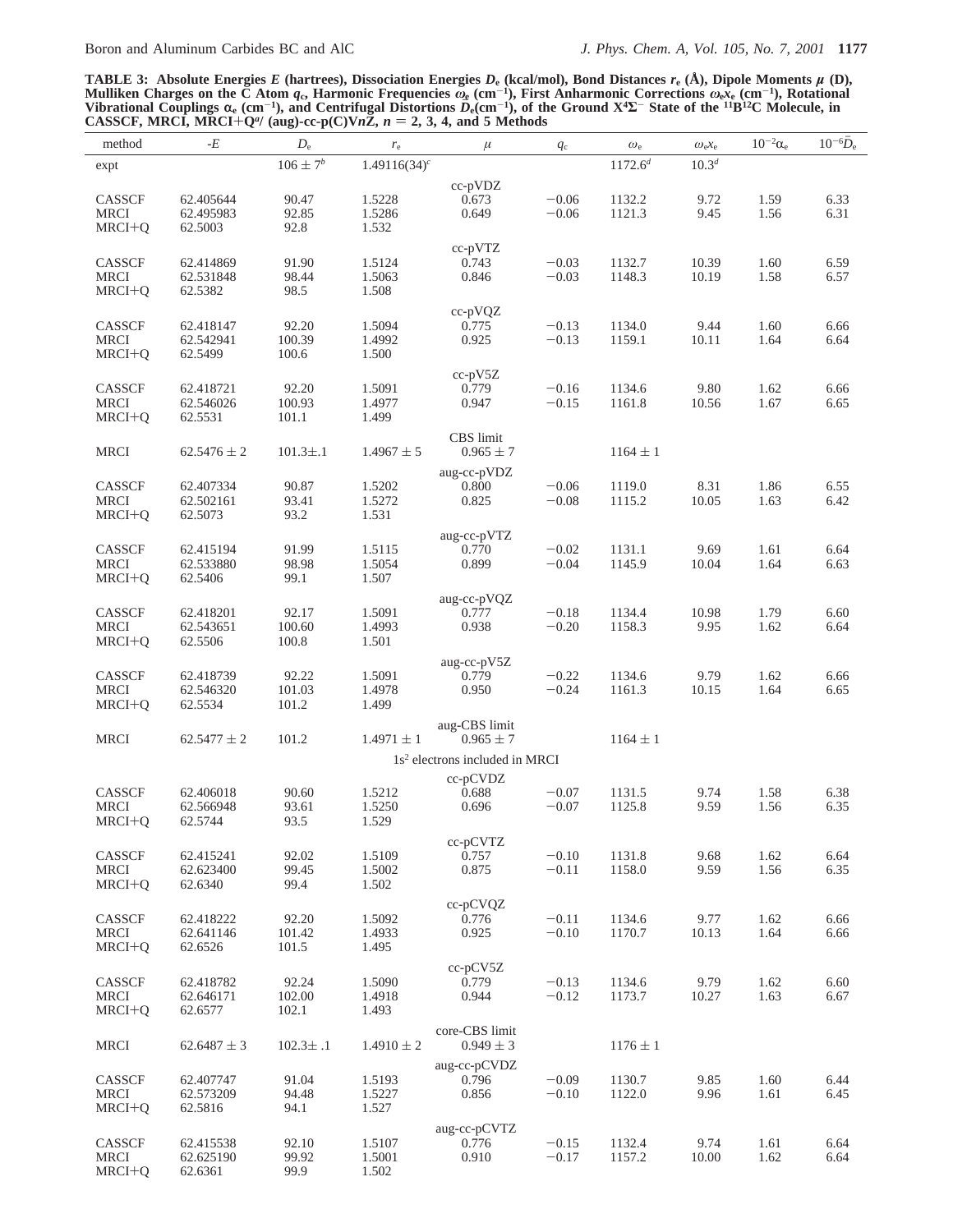**TABLE 3 (Continued)**

| method        | $-E$               | $D_{\rm e}$    | $r_{\rm e}$    | $\mu$         | $q_{\rm c}$ | $\omega_{\rm e}$ | $\omega_{e}x_{e}$ | $10^{-2}\alpha_e$ | $10^{-6}D_e$ |
|---------------|--------------------|----------------|----------------|---------------|-------------|------------------|-------------------|-------------------|--------------|
|               |                    |                |                | aug-cc-pCVQZ  |             |                  |                   |                   |              |
| <b>CASSCF</b> | 62.418288          | 92.22          | 1.5098         | 0.778         | $-0.12$     | 1134.5           | 9.79              | 1.62              | 6.66         |
| <b>MRCI</b>   | 62.641790          | 101.62         | 1.4934         | 0.934         | $-0.13$     | 1170.2           | 10.08             | 1.63              | 6.66         |
| $MRCI+O$      | 62.6533            | 101.7          | 1.497          |               |             |                  |                   |                   |              |
|               |                    |                |                | aug-cc-pCV5Z  |             |                  |                   |                   |              |
| <b>CASSCF</b> | 62.418759          | 92.22          | 1.5097         | 0.782         | $-0.17$     | 1134.1           | 9.32              | 1.63              | 6.67         |
| <b>MRCI</b>   | 62.646425          | 102.06         | 1.4919         | 0.939         | $-0.19$     | 1173.5           | 10.12             | 1.64              | 6.67         |
| $MRCI+O$      | 62.658021          | 102.2          | 1.493          |               |             |                  |                   |                   |              |
|               | core-aug-CBS limit |                |                |               |             |                  |                   |                   |              |
| <b>MRCI</b>   | $62.6489 \pm 4$    | $102.3 \pm .1$ | $1.4911 \pm 3$ | $0.945 \pm 4$ |             | $1176 \pm 1$     |                   |                   |              |
|               |                    |                |                |               |             |                  |                   |                   |              |

*<sup>a</sup>* Multireference Davidson correction, ref 26. *<sup>b</sup>* Reference 3, *D*<sup>o</sup> value. *<sup>c</sup>* Reference 11. *<sup>d</sup>* Reference 1.

and the Mulliken populations (at the cc-pV5Z basis) are (B/C)

$$
|X^4\Sigma^-\rangle \sim 0.97|1\sigma^2 2\sigma^2 3\sigma^1 1\pi_x^1 1\pi_y^1\rangle
$$

$$
2s^{1.36}2p_z^{0.67} 2p_x^{0.37} 2p_y^{0.37} / 2s^{1.69} 2p_z^{1.16} 2p_x^{0.63} 2p_y^{0.63}
$$

(Notice that the numbering of molecular orbitals above refers to "active" orbitals only.)

Taking into account the asymptotic populations

$$
2s^{1.89}2p_z^{1.00}\;2p_x^{0.05}\;2p_y^{0.05}/2s^{1.95}2p_z^{0.05}\;2p_x^{1.00}\;2p_y^{1.00}
$$

upon the bond formation  $2 \times 0.32$  e<sup>-</sup> are transferred from C to B via the  $\pi$  frame giving rise to two half  $\pi$  bonds. Along the *σ* route 0.85 e<sup>-</sup>are migrating from the  $(sp<sub>z</sub>)<sup>2.89</sup>$  B hosted functions to the C 2 $p_z$  orbital. Although the bonding along the  $\sigma$  frame is rather unclear, we think that the following superposition of valence-bond-Lewis (vbL) icons captures the essence of it.



These drawings suggest that the two atoms are held together by two half *π* bonds, and an "incomplete" *σ* bond. The following CAS orbitals support the above superposition concerning the *σ*-interaction,

$$
1\sigma = (0.79)2s(C) + (0.30)2p_z(C) + (0.56)2s(B) + (-0.38)2p_z(B)
$$
  
\n
$$
2\sigma = (-0.56)2s(C) + (0.57)2p_z(C) + (0.65)2s(B)
$$
  
\n
$$
3\sigma = (0.56)2p_z(C) + (0.47)2s(B) + (-0.78)2p_z(B)
$$

We can claim that the 1*σ* orbital is practically a 2s2p*<sup>z</sup>* hybrid on carbon, while the  $2\sigma$  and  $3\sigma$  represent the harpoon-like  $2e^-$ (left icon), and  $1e^-$  (right icon)  $\sigma$  interactions, respectively.

Table 3 lists all our numerical findings in a series of increasing size correlation consistent basis sets, double through quintuple, and complete basis set (CBS) MRCI limits for the total energy,  $D_e$ ,  $r_e$ ,  $\mu$  and  $\omega_e$  parameters. The CBS limits have been obtained by applying the simple exponential function of the form $25$ 

$$
P_n = P_{\rm CBS} + a e^{-bn}
$$

where *a* and *b* are adjustable parameters, and  $n = 2, 3, 4$  and 5 is the cardinal basis set number.

From Table 3 it is clear that the simple exponential formula works well in the present case, although all CBS limits are only slight improvements over the results of the corresponding higher angular momentum set. We observe that the diffuse functions (aug- bases) do not play any significant role in all calculated properties of the BC system. Also, the inclusion of the core functions is not very important, at least for this system, with the largest effect being the decrease of the  $B-C$  bond length by 0.006 Å at the MRCI/cc-pCV5Z level as contrasted to the plain set, a rather well-known result by now.<sup>27-29</sup> At the highest level of calculation, namely, MRCI/aug-cc-pCV*n*Z-CBS we obtain  $r_e = 1.4911 \pm 0.0003$  Å, in excellent agreement with the experimental value<sup>11</sup> of 1.491 16  $\pm$  0.000 34 Å. At the same level our  $D_e$  value is 102.3  $\pm$  0.1 kcal/mol (identical to the MRCI/cc-pV*n*Z-CBS). Scalar relativistic corrections (mass velocity  $+$  Darwin terms)  $+$  spin-orbit corrections obtained from experimental atomic values<sup>30</sup> (assuming zero first-order spin-orbit splitting of the  $X<sup>4</sup>\Sigma$ <sup>-</sup> state, see ref 31), amount to a 0.15 kcal/mol reduction of the calculated *D*<sup>e</sup> value. Thus, our best  $D_e$  value of 102.2  $\pm$  0.1 kcal/mol is more accurate than the experimental value<sup>3</sup> of  $D_e = D_0 + \omega_e/2 = 106 \pm 7$  kcal/ mol + 1172.6/2 cm<sup>-1</sup> = 108  $\pm$  7 kcal/mol. Notice also that the best calculated  $\omega_e$  and  $\omega_e x_e$  values of <sup>11</sup>B-C are in agreement with the experiment (Table 3). The corresponding  $\omega_e$  and  $\omega_e x_e$ values for the  $^{10}B-C$  species are 1203.7 and 10.8 cm<sup>-1</sup>, respectively.

Now, our calculated dipole moments converge almost to the same CBS value for all four kinds of basis sets used in the present study (Table 3). Our (formally) best value at the MRCI/ aug-cc-pCVnZ-CBS level is  $0.945 \pm 0.004$  D as contrasted to previous calculated values, 0.513 or 1.024 D (depending on the orbitals used), $7$  and 0.725 D.<sup>4</sup>

Finally, Figure 1 shows potential energy curves at the MRCI/ aug-cc-pV $nZ$ ,  $n = 2, 3, 4$  and 5 level of theory.

**3.2. AIC.** The ground state of AIC is of  ${}^4\Sigma^-$  symmetry, tracing its lineage to the ground-state atoms  $Al(^{2}P;M=0) + C(^{3}P;M=0)$ . The dominant CASSCF equilibrium configuration (active orbitals only) and Mulliken equilibrium and asymptotic atomic distributions (Al/C) are

$$
|X^4\Sigma^-\rangle \sim 0.96|1\sigma^2 2\sigma^2 3\sigma^1 1\pi_x^1 1\pi_y^1\rangle
$$
  
\n
$$
3s^{1.72}3p_z^{0.47} 3p_x^{0.14} 3p_y^{0.14}/2s^{1.74}2p_z^{0.90} 2p_x^{0.89}2p_y^{0.89}
$$
  
\n
$$
3s^{1.91}3p_z^{1.01} 3p_x^{0.04} 3p_y^{0.04}/2s^{1.95}2p_z^{0.05} 2p_x^{1.00} 2p_y^{1.00}
$$

As in the BC system we can easily discern the formation, albeit weaker, of two half  $\pi$  bonds caused by the transfer of  $2 \times 0.11$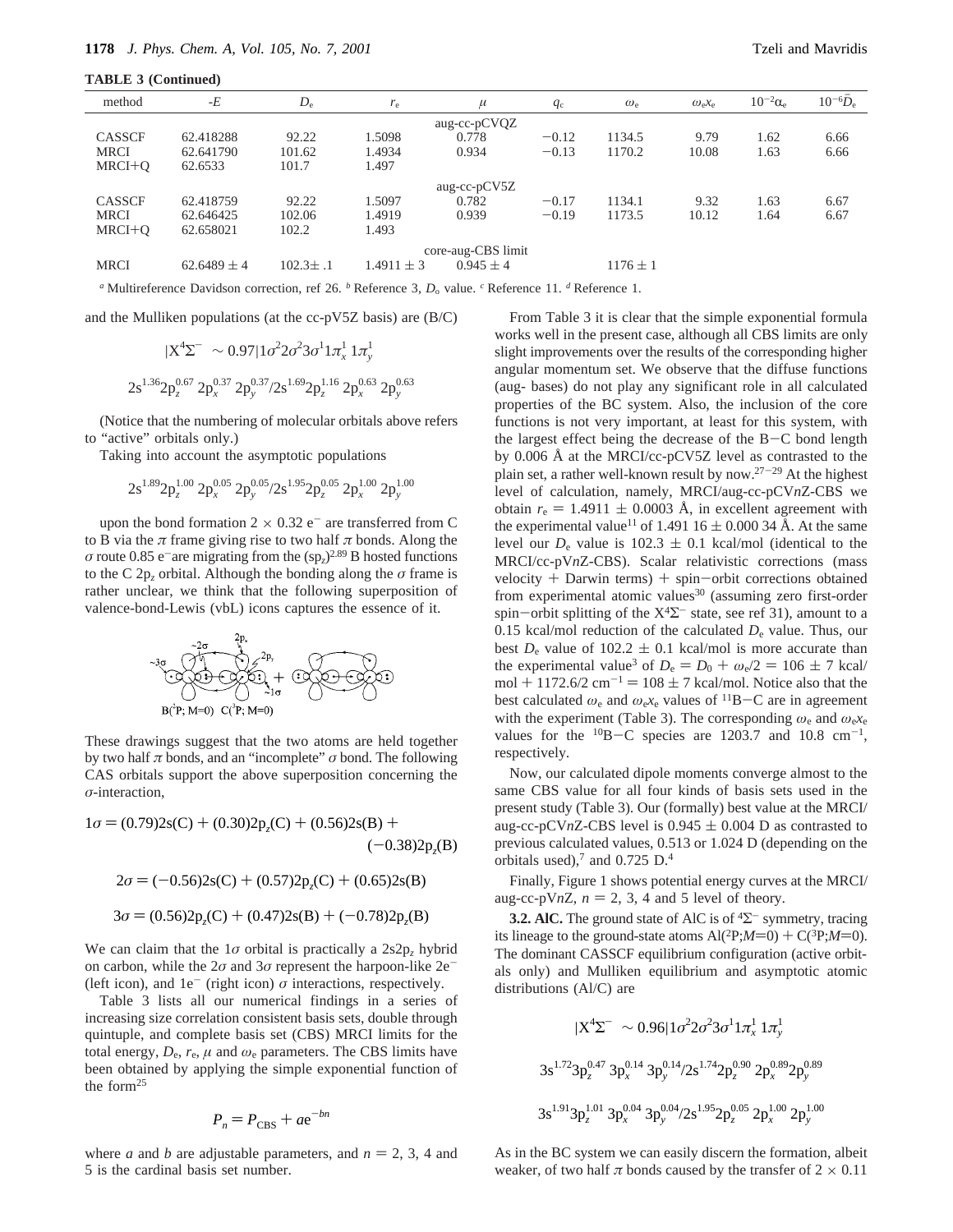

**Figure 1.** Potential energy curves of the BC X4Σ- state at the MRCI/ aug-cc-pV $nZ$ ,  $n = 2, 3, 4$ , and 5 level of theory. All energies are shifted by  $+62$   $E_h$ 

e<sup>-</sup> through the  $\pi$  system from C to Al. Along the  $\sigma$  frame 0.90  $- 0.26 = 0.64$  e<sup>-</sup> are transferred to the C(2p<sub>z</sub>) orbital from the Al(3s3p<sub>z</sub>)<sup>2.92</sup> asymptotic distribution, giving rise to a half  $\sigma$  bond, as is also evinced from the 2*σ* and 3*σ* orbital expressions:

 $2\sigma = (0.90)3s(A1) + (0.29)3p<sub>z</sub>(A1) + (-0.33)2s(C) +$  $(0.12)2p<sub>z</sub>(C)$ 

$$
3\sigma = (0.58)3p_z(A1) + (0.30)2s(C) + (-0.83)2p_z(C)
$$

So, the nature of *σ* bonding differs from the corresponding *σ* interaction of the isovalent BC, represented by the following vbL icon implying three half bonds. Overall,  $0.44$  e<sup>-</sup> is migrating



from Al to C as compared to  $0.18$  e<sup>-</sup> in the BC system at the same level of theory.

Now Tables 4 and 5 collect the calculated properties of the AlC  $X^4\Sigma^-$  state along with calculated properties of the anions BC<sup>-</sup> and AlC<sup>-</sup> (vide infra). The discrepancy between the experimental<sup>16</sup> and calculated  $D_e$  values of 12.6 kcal/mol or 20% is the first thing that catches the eye. The quality of our calculations is such that we feel confident to claim that the experimental number<sup>16</sup> is in error. Scalar relativistic and spinorbit corrections (vide supra) amount to a decrease of  $D_e$  by 0.10 <sup>+</sup> 0.26 kcal/mol, respectively. Therefore, our *<sup>D</sup>*<sup>e</sup> MRCI/ aug-cc-pVQZ value is 77.13 kcal/mol. Assuming that in going from the aug-cc-pVQZ to the CBS limit the increase in binding will be equal to the corresponding increase in the BC molecule, i.e., 1.8 kcal/mol, a  $D_e$  value of 80 kcal/mol seems more realistic.

The agreement between experiment<sup>15</sup> and theory of the bond distance can be considered as acceptable but not quite good, assuming of course that the experimental number is correct. However, there is no doubt that the increase of the basis set will decrease the  $r<sub>e</sub>$  value, and hypothesizing a decrease of  $0.008$ Å in going from the aug-cc-pVQZ to the core CBS limit as in the isovalent BC molecule, our  $r_e$  value becomes 1.963 Å, now in reasonable agreement with the experiment. Finally, the MRCI value of the dipole moment,  $\mu = 1.619$  D, is at variance with previously calculated values,  $\mu = 3.35$  and 2.5 D (Table 2). Figure 2 gives the MRCI potential energy curve of AlC.

**TABLE 4: Absolute Energies** *E* **(hartrees), Dissociation Energies with Respect to Their Asymptotic Products** *D***<sup>e</sup> (kcal/mol), Bond Lengths** *r***<sup>e</sup> (Å), Electron Affinities EA (eV),** Separation Energies  $\overline{T}_{e}$  (kcal/mol), and Asymptotic Products,<br>of AIC (X<sup>4</sup> $\Sigma$ <sup>-</sup>), AIC<sup>-</sup> (X<sup>3</sup>H, A<sup>3</sup> $\Sigma$ <sup>-</sup>, a<sup>1</sup> $\Sigma$ <sup>+</sup>), and BC<sup>-</sup> (X<sup>3</sup>H,  $a^1\Sigma^+$ ,  $A^3\Sigma^-$ ) Molecules, at the CASSCF, MRCI and **MRCI**+**Q/aug-cc-pVQZ Level. Experimental and Existing Theoretical Data are also Included**

| method                           | -E                                                                            | $D_{\rm e}$ | $r_{\rm e}$          | EA                   | $T_{\rm e}$ |
|----------------------------------|-------------------------------------------------------------------------------|-------------|----------------------|----------------------|-------------|
|                                  |                                                                               | <b>AlC</b>  |                      |                      |             |
|                                  | $AIC(X^{4}\Sigma^{-}) \rightarrow C({}^{3}P; M = 0) + Al({}^{2}P; M = 0)$     |             |                      |                      |             |
| CASSCF                           | 279.717306                                                                    | 68.25       | 1.9797               |                      |             |
| MRCI                             | 279.838353                                                                    | 77.49       | 1.9710               |                      |             |
| MRCI+Q                           | 279.8465                                                                      | 77.9        | 1.973                |                      |             |
| CBS-estimated                    |                                                                               | 80          |                      |                      |             |
| expt                             |                                                                               | $64.92^a$   | 1.95503 <sup>b</sup> |                      |             |
|                                  |                                                                               | $AIC^-$     |                      |                      |             |
|                                  | $AIC^{-}(X^{3}\Pi) \rightarrow C^{-}(^{4}S) + Al(^{2}P; M = \pm 1)$           |             |                      |                      |             |
| CASSCF                           | 279.721638                                                                    | 75.34       | 1.9087               | 0.118                | 0.0         |
| MRCI                             | 279.874505                                                                    | 77.16       | 1.8945               | 0.984                | 0.0         |
| MRCI+Q                           | 279.8891                                                                      | 76.5        | 1.895                | 1.2                  | 0.0         |
| $CCSD(T)^c$                      | 280.054044                                                                    | 77.3        | 1.8708               | 1.077                | 0.0         |
|                                  | $AIC^{-}(A^{3}\Sigma^{-}) \rightarrow C^{-}(^{4}S) + Al(^{2}P; M = 0)$        |             |                      |                      |             |
| CASSCF                           | 279.707965                                                                    | 65.41       | 1.9785               | $-0.254$             | 8.58        |
| MRCI                             | 279.864848                                                                    | 71.77       | 1.9558               | 0.721                | 6.06        |
| MRCI+0                           | 279.8802                                                                      | 71.1        | 1.957                | 0.92                 | 5.6         |
| $\mathrm{ROHF}^d$                | 279.623                                                                       | 42.7        | 1.8464               | $-1.65d$             |             |
| $CCSD(T)^c$                      | 280.046892                                                                    |             | 1.9363               | 0.882                | 4.49        |
|                                  | $AIC^{-}(a^{1}\Sigma^{+}) \rightarrow C(^{3}P; M = 0) + Al^{-}(^{3}P; M = 0)$ |             |                      |                      |             |
| CASSCF                           | 279.714740                                                                    | 73.28       | 1.8203               | $-0.070$             | 4.33        |
| MRCI                             | 279.857980                                                                    | 83.14       | 1.8117               | 0.534                | 10.4        |
| MRCI+Q                           | 279.8698                                                                      | 82.8        | 1.815                | 0.63                 | 12          |
| $CCSD(T)^c$                      | 280.036378                                                                    |             | 1.7961               | 0.596                | 11.09       |
|                                  |                                                                               | $BC^-$      |                      |                      |             |
|                                  | $BC^{-}(X^{3}\Pi) \rightarrow C^{-}(4S) + B(2P; M = \pm 1)$                   |             |                      |                      |             |
| CASSCF                           | 62.445889 110.01                                                              |             | 1.4593               | 0.753                | 0.0         |
| MRCI                             | 62.610381                                                                     | 118.67      | 1.4445               | 2.45                 | 0.0         |
| MRCI+O                           | 62.6236                                                                       | 118.8       | 1.444                | 2.0                  | 0.0         |
| ?e                               |                                                                               |             | 1.39                 |                      |             |
|                                  | $BC^{-}(a^{1}\Sigma^{+}) \rightarrow C(^{3}P; M = 0) + B^{-}(^{3}P; M = 0)$   |             |                      |                      |             |
| CASSCF                           | 62.455482                                                                     | 133.03      | 1.3964               | 1.01                 | -6.02       |
| MRCI                             | 62.607863                                                                     | 139.66      | 1.3845               | 1.75                 | 1.58        |
| MRCI+Q                           | 62.6183                                                                       | 138.1       | 1.385                | 1.8                  | 3.3         |
| $RHF/3-21G^f$                    |                                                                               |             | 1.3904               | $2.29^{f}$           |             |
| $MP2$ (full) <sup>g</sup>        |                                                                               | 142.5       | 1.391                | $2.850$ <sup>g</sup> |             |
| MP4//MP2 <sup>g</sup>            |                                                                               | 134.1       |                      | 3.100 <sup>g</sup>   |             |
| $MP2(full)^h$                    |                                                                               |             | 1.383                | 3.102 <sup>h</sup>   |             |
| $\mathrm{MP4}/\!/\mathrm{MP2}^h$ |                                                                               |             |                      | 3.329h               |             |
| $2^e$                            |                                                                               |             | 1.32                 |                      |             |
|                                  | $BC^{-}(A^{3}\Sigma^{-}) \rightarrow C^{-}(^{4}S) + B(^{2}P; M = 0)$          |             |                      |                      |             |
| CASSCF                           | 62.429311                                                                     | 98.88       | 1.5103               | 0.302                | 10.4        |
| MRCI                             | 62.596103                                                                     | 110.11      | 1.4977               | 1.43                 | 8.96        |
| MRCI+Q                           | 62.6100                                                                       | 110.9       | 1.498                | 1.6                  | 8.6         |
| 9e                               |                                                                               |             | 1.45                 |                      |             |
| $exp t^{\iota}$                  |                                                                               |             |                      | $2.8 \pm 0.3$        |             |
|                                  |                                                                               |             |                      |                      |             |

*<sup>a</sup>* Reference 16. *<sup>b</sup>* Reference 15. *<sup>c</sup>* Reference 14, [7s7p5d4f/7s7p4d3f] basis set; all electrons have been correlated. The spin contamination is 3.157 ( $X^3\Pi$ ) and 3.003 ( $A^3\Sigma^-$ ). *d* Reference 35, 6-311G\* basis set, vertical detachment energy. *<sup>e</sup>* Reference 32, estimated value from data for isoelectronic species. *<sup>f</sup>* Reference 33, vertical detachment energy. <sup>*g*</sup> Reference 33, 6-31+G(d) basis set, vertical detachment energy. *h* Reference 34, 6-311+G(df) basis set, vertical detachment energy. *i* Reference 32, estimated electron affinity by charge inversion spectrometry.

**3.3. Anions BC<sup>-</sup> and AlC<sup>-</sup>**. It is interesting that there is no consensus in the literature as for the ground state of the anion  $BC^-$  or the electron affinity (EA) of BC; experimentally, there is an estimated EA of  $+2.8 \pm 0.3$  eV.<sup>32</sup> Theoretically, we are aware of two articles both reporting on the  ${}^{1}\Sigma^{+}$  state of BC<sup>-</sup>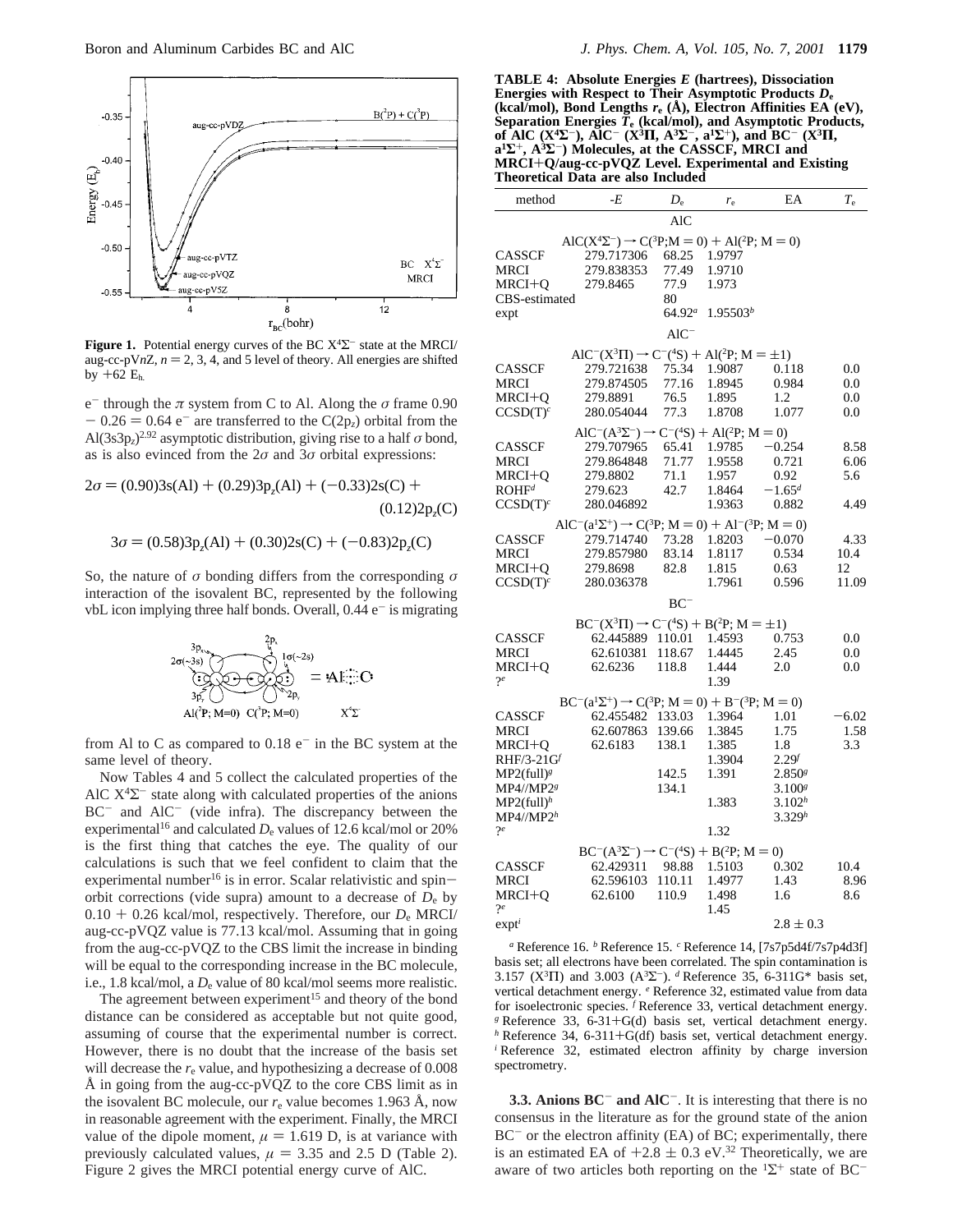**TABLE 5: Mulliken Charges on the C Atom** *q***c, Harmonic Frequencies**  $\omega_e$  (cm<sup>-1</sup>), First Anharmonic Corrections  $\omega_e x_e$ (cm<sup>-1</sup>), Rotational Vibrational Couplings  $\alpha_e$  (cm<sup>-1</sup>) and<br>Centrifugal Distortions  $\bar{D}_e$ (cm<sup>-1</sup>), of the AlC (X<sup>4</sup>X<sup>-</sup>), Al Centrifugal Distortions  $D_e$ (cm<sup>-1</sup>), of the AlC (X<sup>4</sup> $\Sigma^-$ ), AlC<sup>-</sup><br>(X<sup>3</sup>II, A<sup>3</sup> $\Sigma^-$ , a<sup>1</sup> $\Sigma^+$ ), and BC<sup>-</sup> (X<sup>3</sup>II, a<sup>1</sup> $\Sigma^+$ , A<sup>3</sup> $\Sigma^-$ ) Molecules, **at the CASSCF, MRCI/aug-cc-pVQZ Level. Experimental and Existing Theoretical Data are also Included**

| method               | $q_c$   | $\omega_{e}$ | $\omega_{e}x_{e}$          | $\alpha_e (10^{-2})$ | $D_e (10^{-6})$ |
|----------------------|---------|--------------|----------------------------|----------------------|-----------------|
|                      |         |              | $AIC(X^4\Sigma^-)$         |                      |                 |
| <b>CASSCF</b>        | $-0.44$ | 645.8        | 6.33                       | 0.66                 | 1.33            |
| <b>MRCI</b>          | $-0.48$ | 654.2        | 6.76                       | 0.45                 | 1.33            |
| exp <sup>a</sup>     |         | 654.84       | 4.293                      |                      |                 |
| exp <sup>b</sup>     |         | 639.3        | 4.5                        |                      |                 |
| exp <sup>c</sup>     |         | 640.0        |                            |                      |                 |
|                      |         |              | $AIC^{-}(X^{3}\Pi)$        |                      |                 |
| <b>CASSCF</b>        | $-0.81$ | 709.0        | 10.1                       | 0.76                 | 1.35            |
| <b>MRCI</b>          | $-0.85$ | 718.8        | 5.35                       | 0.56                 | 1.40            |
| CCSD(T) <sup>d</sup> |         | 747          |                            |                      |                 |
|                      |         |              | $AIC^{-}(A^{3}\Sigma^{-})$ |                      |                 |
| <b>CASSCF</b>        | $-0.72$ | 659.5        | 4.60                       | 0.51                 | 1.28            |
| <b>MRCI</b>          | $-0.75$ | 681.7        | 4.72                       | 0.50                 | 1.29            |
| CCSD(T) <sup>d</sup> |         | 701          |                            |                      |                 |
|                      |         |              | $AIC^-(a^1\Sigma^+)$       |                      |                 |
| <b>CASSCF</b>        | $-0.85$ | 805.8        | 5.10                       | 0.55                 | 1.42            |
| <b>MRCI</b>          | $-0.88$ | 810.1        | 5.59                       | 0.57                 | 1.44            |
| $CCSD(T)^d$          |         | 835          |                            |                      |                 |
|                      |         |              | $BC^{-}(X^{3}\Pi)$         |                      |                 |
| <b>CASSCF</b>        | $-0.60$ | 1267.0       | 9.16                       | 1.56                 | 6.53            |
| <b>MRCI</b>          | $-0.59$ | 1301.4       | 9.82                       | 1.55                 | 6.59            |
|                      |         |              | $BC^{-}(a^{1}\Sigma^{+})$  |                      |                 |
| <b>CASSCF</b>        | $-0.58$ | 1421.8       | 9.93                       | 1.50                 | 6.75            |
| <b>MRCI</b>          | $-0.59$ | 1440.9       | 10.2                       | 1.56                 | 6.92            |
| $MP2(full)^e$        |         | 1587.7       |                            |                      |                 |
| $MP2(full)^f$        |         | 1592.5       |                            |                      |                 |
|                      |         |              |                            |                      |                 |
|                      |         |              | $BC^{-}(A^{3}\Sigma^{-})$  |                      |                 |
| <b>CASSCF</b>        | $-0.41$ | 1171.3       | 9.10                       | 1.48                 | 6.22            |
| <b>MRCI</b>          | $-0.40$ | 1198.2       | 9.33                       | 1.49                 | 6.25            |
|                      |         |              |                            |                      |                 |

*<sup>a</sup>* Reference 15. *<sup>b</sup>* Reference 16. <sup>c</sup> Reference 17. *<sup>d</sup>* Reference 14. <sup>e</sup> Reference 34, 6-31+G(d) basis set. <sup>*f*</sup> Reference 34, 6-311+G(df) basis set.



**Figure 2.** Potential energy curve of the AlC X4Σ- state at the MRCI/ aug-cc-pVQZ level. All energies are shifted by  $+279$   $E_h$ .

(which, as it turns out, is the first excited state (vide infra)), at the RHF/3-21G,<sup>33</sup> and MP4/6-311+G(d,f)/MP2/6-311+G(d,f)<sup>34</sup> level of theory.

Concerning the  $AIC^-$  anion and as far as we know, there is no experimental information in the literature. Theoretically, a ROHF/6-311G\* level investigation<sup>35</sup> reports on the  ${}^{3}\Sigma^{-}$  state (which was proved to be the first excited state of AlC), giving a (vertical) EA of  $-1.65$  eV (BC<sup>-</sup> unbound with respect to BC), and a very recent article by Gutsev et al., <sup>14</sup> at the  $CCSD(T)$ / [7s7p5d4f/7s7p4d3f] level; these workers examined the X3Π,  $A^3\Sigma^-$ , and  $a^1\Sigma^+$  states (Tables 4 and 5).

With the purpose of clarifying the matter on the  $BC^-$  system, to extend and/or improve the information on AlC-, and to, perhaps, gain some insights on the bonding of the neutral species in conjunction with the anion's bonding, we have performed MRCI/aug-cc-pVQZ calculations. For both anions and for the states  $X^3\Pi$ ,  $A^3\Sigma^-$ , and  $a^1\Sigma^+$  we report absolute energies, PECs,  $D_e$ 's,  $r_e$ 's, EAs, *q*'s,  $\omega_e$ 's,  $\omega_e x_e$ 's,  $\alpha_e$ 's, and  $D_e$ 's.

**3.3a. X3Π States.** We define the electron affinity (EA) of a species X (atom or molecule) by the process  $X + e^- \rightarrow X^- +$ EA, with  $X$  and  $X^-$  in their ground electronic states; EA is positive assuming  $X^-$  to be bound with respect to X. Table 6 lists absolute energies of the ground states of B, C, and Al atoms, their anions and calculated and experimental EAs.36

Both  $BC^-$  and  $AIC^-$  correlate to their ground-state fragments, i.e., B, Al(<sup>2</sup>P; $M=\pm 1$ ) + C<sup>-</sup>(<sup>4</sup>S). The leading equilibrium CASSCF CFs and Mulliken populations (B, Al/C) are

$$
BC^{-}, AIC^{-};
$$
  
\n
$$
|X^{3}\Pi\rangle \sim 1/\sqrt{2} \times 0.93|1\sigma^{2}2\sigma^{2}3\sigma^{1}(1\pi_{x}^{1} 1\pi_{y}^{2} + 1\pi_{x}^{2} 1\pi_{y}^{1})\rangle
$$
  
\n
$$
BC^{-};
$$
 2s<sup>1.45</sup>2p<sub>z</sub><sup>0.67</sup>2p<sub>x</sub><sup>0.62</sup>2p<sub>y</sub><sup>0.62</sup>/2s<sup>1.73</sup>2p<sub>z</sub><sup>1.09</sup>2p<sub>x</sub><sup>0.87</sup>2p<sub>y</sub><sup>0.87</sup>  
\nAIC<sup>-</sup>: 3s<sup>1.67</sup>3p<sub>z</sub><sup>0.56</sup>3p<sub>x</sub><sup>0.46</sup>3p<sub>y</sub><sup>0.46</sup>/2s<sup>1.78</sup>2p<sub>z</sub><sup>0.92</sup>2p<sub>x</sub><sup>1.04</sup>2p<sub>y</sub><sup>1.04</sup>

A comparison of  $BC^-$  and  $AIC^ X^3\Pi$  states with the corresponding ground-state neutrals is inappropriate, because in the former the in situ B and Al atoms find themselves in a |<sup>2</sup>P;  $M = \pm 1$ ) state as opposed to the |<sup>2</sup>P;  $M = 0$ ) in the neutrals.<br>The electronic configurations and populations dictate the The electronic configurations and populations dictate the following vbL picture for both anions  $(Z = B, AI)$ , suggesting



that the bonding is composed of  $\frac{3}{2} \pi$  and  $\frac{1}{2} \sigma$  bonds. Overall, about 0.4 and  $0.2 e^-$  are transferred from  $C^-$  to the B or Al atoms, respectively. Observe (Table 4) that the  $X^3\Pi$  state of the AlC<sup>-</sup> has a  $D_e = 77.16$  kcal/mol, practically equal to the  $D_e$  of the neutral, while the  $D_e$  of BC<sup>-</sup> (X<sup>3</sup> $\Pi$ ) is by 18 kcal/mol higher than the BC species at the same level of theory (MRCI/ aug-cc-pVQZ). It is also interesting to note that the bond lengths of the  $BC^-$  and  $AIC^-$  anions are significantly shorter as compared to the neutrals, 0.055 and 0.076 Å, respectively at the MRCI/ aug-cc-pVQZ level of theory (Tables, 3 and 4). Figures 3 and 4 present the  $X^3\Pi$ ,  $A^3\Sigma^-$ , and  $a^1\Sigma^+$  PECs of the BC<sup>-</sup> and AlC<sup>-</sup>.

**3.3b a1Σ**<sup>+</sup> **States.** From Table 4 we read that the first excited state of BC<sup>-</sup> is of <sup>1</sup> $\Sigma$ <sup>+</sup> symmetry, while for AlC<sup>- 1</sup> $\Sigma$ <sup>+</sup> is the symmetry of the second excited state, 1.58 and 10.4 kcal/mol above the  $X^3\Pi$  states, respectively. The dominant CASSCF CF for both species and Mullliken populations are  $(B^-, A<sup>-</sup>/C)$ 

$$
BC^{-}, AIC^{-}: |a^{1} \Sigma^{+} \rangle \sim 0.86 |1 \sigma^{2} 2 \sigma^{2} 1 \pi_{x}^{2} 1 \pi_{y}^{2} \rangle
$$
  
\n
$$
BC^{-}: 2s^{1.22} 2p_{z}^{0.52} 2p_{x}^{0.83} 2p_{y}^{0.83} / 2s^{1.50} 2p_{z}^{0.75} 2p_{x}^{1.15} 2p_{y}^{1.15}
$$
  
\n
$$
AIC^{-}: 3s^{1.32} 3p_{z}^{0.36} 3p_{x}^{0.75} 3p_{y}^{0.75} / 2s^{1.68} 2p_{z}^{0.63} 2p_{x}^{1.25} 2p_{y}^{1.25}
$$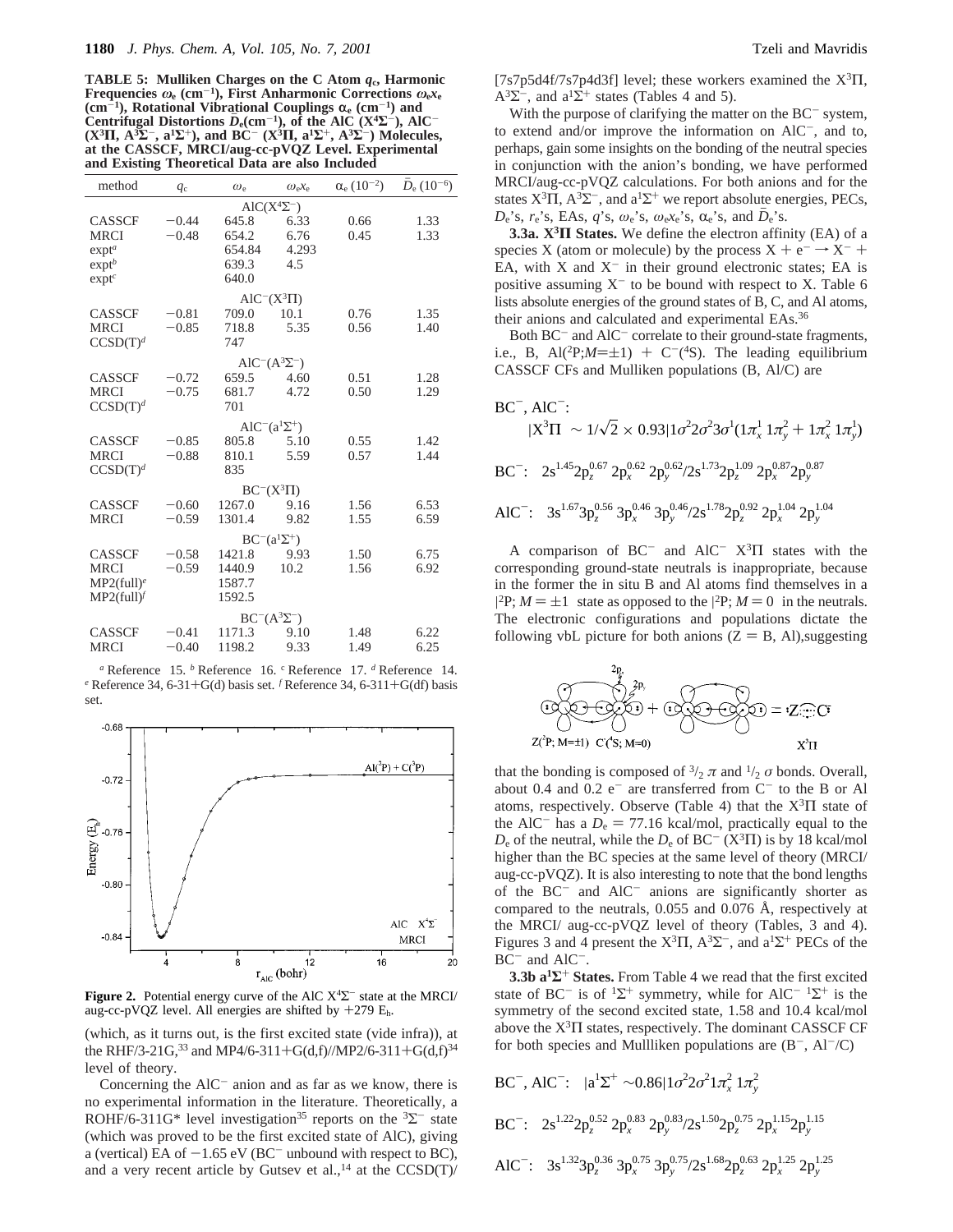**TABLE 6: Ground Absolute Energies of C, B, and Al Atoms, their Anions, and Electron Affinities EA (eV) at the CASSCF, MRCI and MRCI**+**Q Level**

|                                           |            | $B/B^-$                                                                         |                            | $C/C^-$                    |                                                                |                            | $Al/A1^-$                                      |                                          |                                        |  |
|-------------------------------------------|------------|---------------------------------------------------------------------------------|----------------------------|----------------------------|----------------------------------------------------------------|----------------------------|------------------------------------------------|------------------------------------------|----------------------------------------|--|
| method                                    | $B(^2P)$   | $B^{-}(3P)$                                                                     | EA                         | $C(^3P)$                   | $C^{-}(^4S)$                                                   | EA                         | $Al(^{2}P)$                                    | $Al^{-}(3P)$                             | EA                                     |  |
| CAS<br>MRCI<br>MRCI+O<br>exp <sup>a</sup> | $-24.6025$ | $-24.560169$ $-24.529153$ $-0.844$<br>$-24.601$ 172 $-24.605$ 973<br>$-24.6120$ | 0.131<br>0.26<br>0.277(10) | $-37.785224$<br>$-37.7883$ | $-37.705611 - 37.708496 0.079$<br>$-37.824\ 674$<br>$-37.8323$ | 1.073<br>1.20<br>1.2629(3) | $-241.933\,717$ $-241.946\,205$<br>$-241.9357$ | $-241.894547 -241.883397$<br>$-241.9515$ | $-0.303$<br>0.340<br>0.43<br>0.441(10) |  |

*<sup>a</sup>* Reference 36.



**Figure 3.**  $X^3\Pi$ ,  $a^1\Sigma^+$ , and  $A^3\Sigma^-$  potential energy curves of the BC<sup>-</sup> species at the MRCI/aug-cc-pVQZ level of theory.



**Figure 4.**  $X^3\Pi$ ,  $A^3\Sigma^-$ , and  $a^1\Sigma^+$  potential energy curves of the AlC<sup>-</sup> species at the MRCI/aug-cc-pVQZ level of theory.

The bonding in both systems can be pictorially represented by the diagram  $(Z = B, Al)$ , suggesting a genuine triple bond,



two  $\pi$  ([0.83 + 1.15]  $\times$  2e<sup>-</sup> in the BC<sup>-</sup> or [0.75 + 1.25]  $\times$  $2e^-$  in the AlC<sup>-</sup> system), and one  $\sigma$  bond. Along the  $\pi$  frame 0.34 and 0.50 e<sup>-</sup>, and along the *σ* frame 0.25 and 0.32 e<sup>-</sup>, are transferred from  $B^-$  and  $AI^-$  to the C atom.

The bonding is similar to that of the C<sub>2</sub>( $X^1\Sigma_g^+$ ) system,<sup>37</sup> isovalent and isoelectric to  $BC^-$  and isovalent to  $\angle AIC^-$ . For the  $C_2(X^1\Sigma_g^+)$  molecule at the MRCI/cc-pV*nZ*,  $n = 2-5$  CBS limit,<br>Peterson<sup>37</sup> obtains a D, = 145.9 kcal/mol (D,(expt) = 147.8 + Peterson<sup>37</sup> obtains a  $D_e = 145.9$  kcal/mol ( $D_e$ (expt) = 147.8  $\pm$ 0.5 kcal/mol<sup>38</sup>), comparable to our BC<sup>-</sup> (a<sup>1</sup> $\Sigma$ <sup>+</sup>)  $D_e$  value of 139.66 kcal/mol at the MRCI/aug-cc-pVQZ level (Table 4).

Now the  $a^{1}\Sigma^{+}$  BC<sup>-</sup> and AlC<sup>-</sup> systems can be contrasted to the ground  $X^4\Sigma^-$  neutral species BC and AlC; the asymptotic fragments of both pairs  $B^- + C$ ,  $Al^- + C$  and  $B + C$ ,  $Al + C$ are characterized by the same atomic quantum number  $M = 0$ . We note that going from BC( $X^4\Sigma^-$ ) to BC<sup>-</sup>( $a^1\Sigma^+$ ) the  $D_e$  is increased by 39 kcal/mol (39%), as compared to 5.7 kcal/mol (7.3%) from AlC( $X^4\Sigma^-$ ) to AlC<sup>-</sup>( $a^1\Sigma^+$ ). Clearly, the bond strengthening of the anions, as compared to the neutrals, results from the formation of an extra  $\pi$  bond, reflected to the shortening of the internuclear distances by 0.11 and 0.16 Å in BC<sup>-</sup> and AlC<sup>-</sup>, respectively (Tables 3 and 4).

**3.3c. A3Σ**- **States**. For the BC- system the A3Σ- describes its second excited state, 9 kcal/mol above the X state, while it is the first excited state for the  $AIC^-$  molecule, 6.1 kcal/mol higher than the ground state (Table 4). The PECs of Figures 3 and 4 indicate that the asymptotic products are  $C^{-}(4S)$  +  $Z(^{2}P;M=0)$ ,  $Z = B$  or Al. At the equilibrium the dominant CASSCF configuration for both systems is  $|A^3\Sigma^-\rangle \sim$  $0.97|1\sigma^2 2\sigma^2 3\sigma^2 1\pi_x^1 1\pi_y^1$  with the following Mulliken populations  $(B, Al/C^-)$ 

$$
BC^{-}: \quad 2s^{1.98}2p_z^{0.93} \cdot 2p_x^{0.31} \cdot 2p_y^{0.31/2s^{1.71}2p_z^{1.29} \cdot 2p_x^{0.69}2p_y^{0.69}
$$

$$
AIC^{-}: \quad 3s^{1.98}3p_z^{0.66} \cdot 3p_x^{0.26} \cdot 3p_y^{0.26/2s^{1.83}2p_z^{1.41} \cdot 2p_x^{0.72} \cdot 2p_y^{0.72}
$$

From the above it is obvious that the  $BC^-$  and  $AIC^-$  are held together by two half  $\pi$  and one  $\sigma$  bond; pictorially, it can be shown as

$$
2s \text{ or } 3s
$$
  
\n
$$
\text{C} \longrightarrow \text{C} \longrightarrow \text{C} \longrightarrow \text{C} \longrightarrow \text{C}
$$
  
\n
$$
Z(\text{P}; M=0) \quad C(\text{S}; M=0) \qquad A^3 \Sigma
$$

Via the  $\pi$  frame 2 × 0.31 and 2 × 0.26 e<sup>-</sup> are transferred from C<sup>-</sup> to B and Al atoms, respectively, giving rise to the two  $\frac{1}{2}$  π bonds; via the *σ* frame 0.24 e<sup>-</sup> are moving from Al to C<sup>-</sup>, but practically no  $e^-$  are transferred along the  $\sigma$  route in the BC<sup>-</sup> species. Overall, 0.60 and 0.28 e<sup>-</sup> are transferred from  $C^-$  to B and Al atoms, respectively. Note that the  $2s^2$  (B) and 3s2 (Al) electron distributions remain undisturbed upon the bond formation, i.e., do not participate in the bonding process, and only the  $2s^2$  electrons of the  $C^-$  anion hybridize slightly upon bonding.

Comparing the findings of this section with those of the ground  $X^4\Sigma^-$  state of the neutrals (Tables 3 and 4), we observe that the  $D_e$ 's of the BC<sup>-</sup> and AlC<sup>-</sup> increase by 9.5 and decrease by 5.7 kcal/mol with a concomitant bond shortening of 0.0016 and 0.0152 Å, respectively.

At this point a comparison of the  $BC^-$  and  $AIC^-$  with the isoelectronic and isovalent molecules BN and AlN seems appropriate. Figure 5 presents a relative energy diagram of the  $BC^-$ , $BN^{37,39,40}$  and  $AIC^-$ , $AlN^{41}$  pairs, self-explanatory in essence; however, some remarks are in order. All four molecules are characterized by a ground state of  ${}^{3}$ II symmetry. But while in BC<sup>-</sup> and AlC<sup>-</sup> the <sup>3</sup> $\Sigma$ <sup>-</sup>  $\leftarrow$  X<sup>3</sup> $\Pi$  splitting is similar, i.e., 8.96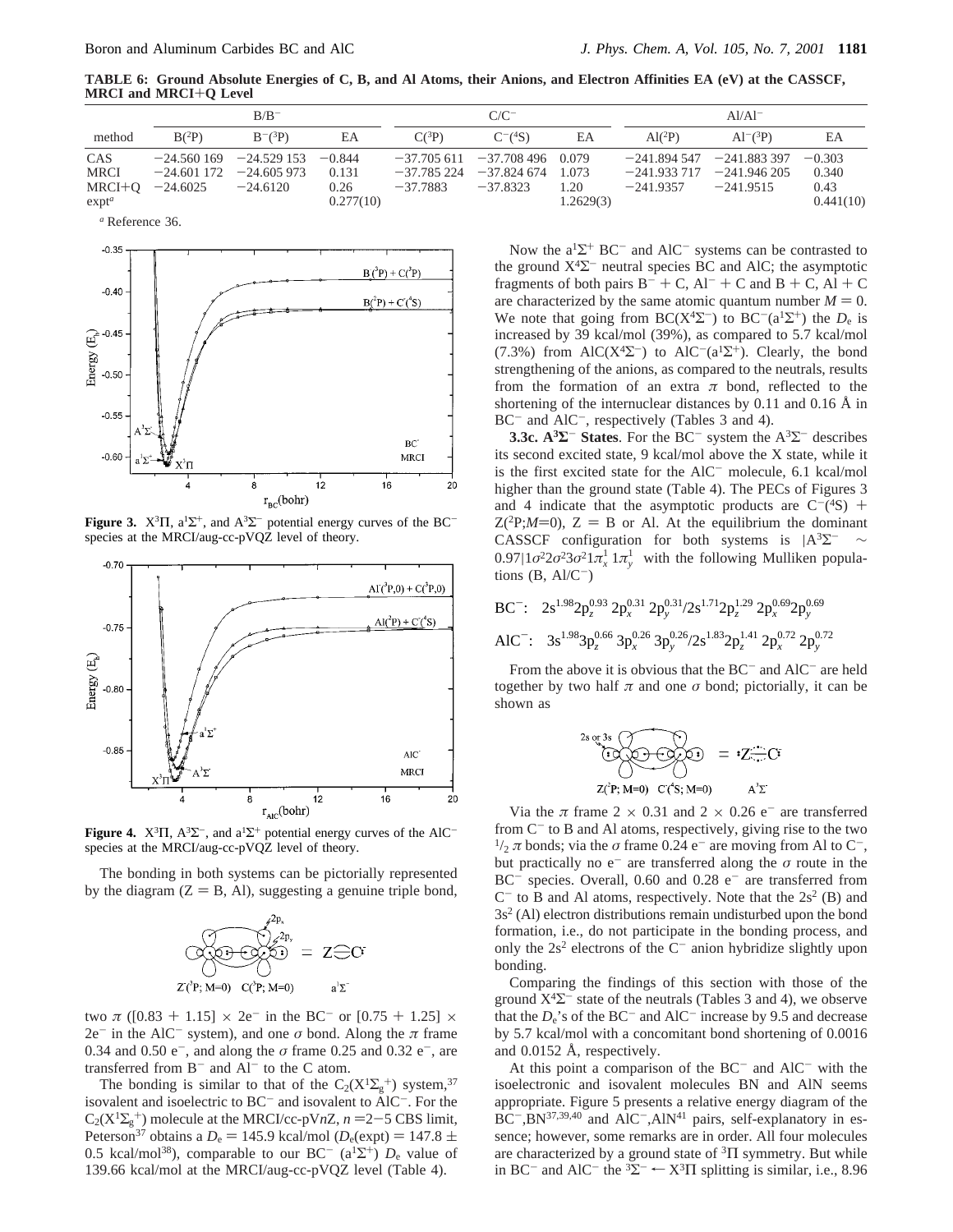**TABLE 7:** Absolute Energies *E* (hartrees), Dissociation Energies  $D_e^a$  (kcal/mol), Bond Lengths  $r_{Z-C}$  (Å) and  $r_{H-Z}$  (Å),<br>Dissociation Energies *D* (kcal/mol) of the <sup>3</sup>N- State of the HZC (Z = R and Al) Molecules a **Dissociation Energies**  $D_e$  (kcal/mol) of the  $^3\Sigma^-$  State of the HZC (Z = B, and Al) Molecules, at the CASSCF, MRCI and MRCI+O Level. The Corresponding Values of  $r_{TC}$  (A) and  $D_e$  (kcal/mol) of ZC Molecules, and E (h MRCI+Q Level. The Corresponding Values of  $r_{\rm ZC}$  (Å) and  $D_{\rm e}$  (kcal/mol) of ZC Molecules, and  $E$  (hartrees),  $r_{\rm HZ}$  (Å),  $D_{\rm e}$ (kcal/mol),  $\mu$  (D), and  $q_Z$  of HZ Molecules are also Given.

|               | -E         | $r_{ZC}$ | $r_{\rm HZ}$ | $D_e^a$  | $D_e^b$  | $D_e^c$   | $r_{ZC}$ | $D_{\rm e}$ | -E         | $r_{\rm HZ}$ | $D_{\rm e}$ | $\mu$    | qz    |
|---------------|------------|----------|--------------|----------|----------|-----------|----------|-------------|------------|--------------|-------------|----------|-------|
| method        |            |          |              | $(H-ZC)$ | $(HZ-C)$ | $(H-Z-C)$ |          |             |            |              |             |          |       |
|               |            |          | <b>HBC</b>   |          |          |           |          | BC          |            |              | HB          |          |       |
| <b>CASSCF</b> | 63.051550  | .4669    | 1.1934       | 83.39    | 97.91    | 168.39    | 1.5091   | 92.21       | 25.187583  | 1.2496       | 77.69       | 1.290    | 4.99  |
| <b>MRCI</b>   | 63.198450  | 1.4503   | 1.1796       | 96.16    | 112.84   | 196.86    | 1.4979   | 100.71      | 25.235760  | 1.2336       | 84.19       | 1.384    | 5.01  |
| $MRCI+O$      | 63.2069    | 1.449    | 1.177        | 97.1     | 113.8    | 198.0     | 1.499    | 100.9       | 25.2370    | 1.234        | 84.3        |          |       |
|               |            |          | <b>HAIC</b>  |          |          |           |          | AlC         |            |              | HAl         |          |       |
| <b>CASSCF</b> | 280.278464 | 1.9424   | 1.5881       | 38.41    | 41.30    | 106.66    | 1.9802   | 68.25       | 242.509632 | 1.6705       | 68.25       | $-0.079$ | 12.78 |
| <b>MRCI</b>   | 280.415728 | 1.9339   | 1.6014       | 48.59    | 53.47    | 126.08    | 1.9710   | 77.49       | 242.549948 | 1.6530       | 72.93       | $-0.109$ | 12.76 |
| $MRCI+O$      | 280.4252   | 1.934    | 1.601        | 49.4     | 54.7     | 127.3     | 1.973    | 77.9        | 242.5512   | 1.653        | 72.7        |          |       |
|               |            |          |              |          |          |           |          |             |            |              |             |          |       |





**Figure 5.** Relative energy diagram of the isoelectronic and isovalent pairs  $BC^-$ , BN, and  $AIC- AIN$ .

and 6.06 kcal/mol, the same does not hold in BN and AlN, the corresponding splittings being 29.54 kcal/mol (experiment), $40$ and  $0.29$  kcal/mol (theory).<sup>41</sup> As a matter of fact, it is not certain if the  ${}^{3}$ Π is the ground state of AlN, the  ${}^{3}\Sigma^{-}$  being so close.<sup>41,14</sup> Now the a1Σ<sup>+</sup> states of the BN and AlN *are not* analogous to the  $a^1\Sigma^+$  states of BC<sup>-</sup> and AlC<sup>-</sup>, because the latter correlate to  $B^{-}$ , Al<sup>-</sup> + C, while the former to B, Al + N. Finally, the bonding in the  $X^3\Pi$  state of BC<sup>-</sup> and BN<sup>37</sup> and AlC<sup>-</sup> and AlN<sup>41</sup> is similar; the same holds for the  ${}^{3}\Sigma^{-}$  state of BC<sup>-</sup>, AlC<sup>-</sup>, and BN,<sup>39</sup> AlN,<sup>41</sup> respectively.

**3.4. H**-**BC and H**-**AlC Systems.** With the purpose of corroborating the bonding structures of the  $X<sup>4</sup>\Sigma$ <sup>-</sup> state of BC and AlC (schemes I and II, sections 3.1 and 3.2), we have also investigated the electronic structures of the hydrogenated species  $H-BC$  and  $H-ALC$ , at the MRCI/ $[(cc-pVQZ)_{H}/(cc-pV5Z-h)_{B,C}]$ , and MRCI/ $[(cc-pVQZ)_{H}/(aug-cc-pVQZ)_{A1,C}]$  level of theory. Approaching the  $H(^{2}S)$  atom from the B and Al side of the BC and AlC molecules ( $X^4\Sigma^-$  state), and taking into account the bonding Schemes I and II, the (linear) ground states are expected to be of  ${}^{3}\Sigma^{-}$  symmetry and described pictorially by the following vbL icon  $(Z = B \text{ or } Al)$ . Figure 6 shows PECs of H-BC and



 $H - AIC$ , keeping the  $B - C$  and  $A1 - C$  bond distances constant



**Figure 6.** Potential energy curves, *E* vs  $r_{\text{H-BC}}$  of the HBC ( $X^3\Sigma^-$ ) and *E* vs  $r_{\text{H-ALC}}$  of the HAlC ( $X^3\Sigma^-$ ) molecules at the MRCI level.

**TABLE 8: Dipole Moments** *µ* **(D) and Number of Electrons** Ne<sub>c</sub>, Ne<sub>B</sub>, Ne<sub>Al</sub>, and Ne<sub>H</sub>, on C, B, Al, and H Atoms, of the **HBC and HAlC Molecules, at the CASSCF, MRCI Level**

| method                                            | $\mu$ |      |  | $NeC$ $NeB$ $NeH$ $\mu$                    |             | $NeC$ $NeA1$ | Ne <sub>H</sub> |
|---------------------------------------------------|-------|------|--|--------------------------------------------|-------------|--------------|-----------------|
|                                                   |       | HBC. |  |                                            | <b>HAIC</b> |              |                 |
| CASSCF 2.704 6.27 4.77 0.97 3.517 6.55 12.24 1.21 |       |      |  |                                            |             |              |                 |
| MRCI                                              |       |      |  | 2.903 6.26 4.79 0.95 3.487 6.57 12.23 1.20 |             |              |                 |

in their equilibrium values of the HBC and HAlC. At the MRCI level we have calculated the H-ZC, and HZ-C dissociation energies, the HZC( ${}^{3}\Sigma^{-}$ )  $\rightarrow$  H( ${}^{2}\text{S}$ ) + Z( ${}^{2}\text{P}$ ) + C( ${}^{3}\text{P}$ ) atomization energies, equilibrium geometries, and dipole moments of the  $3\Sigma$ <sup>-</sup> HZC state(s), Tables 7 and 8. The dominant CASSCF CF and atomic Mulliken populations are (H/Z/C)

HZC: 
$$
|\tilde{X}^3 \Sigma^{-} \rangle \sim 0.97 | 1 \sigma^2 2 \sigma^2 3 \sigma^2 1 \pi_x^1 1 \pi_y^1 \rangle
$$
,  $Z = B$ , Al

$$
HBC: \quad 1s^{0.96}/2s^{0.99}2p_z^{0.84} \ 2p_x^{0.42} \ 2p_y^{0.42}/2s^{1.66}2p_z^{1.41} \ 2p_x^{0.57}2p_y^{0.57}
$$

HAIC: 
$$
1s^{1.20}/3s^{1.01}3p_z^{0.64}3p_x^{0.21}3p_y^{0.21}/2s^{1.91}2p_z^{1.08}2p_x^{0.75}2p_y^{0.75}
$$

Without doubt, in both molecules the HZ-C bonding is composed of two half  $π$  bonds and one  $σ$  bond. In the HBC system  $2 \times 0.42$  e<sup>-</sup> are transferred from C to B via the  $\pi$  frame, and 1.1 e<sup>-</sup> (=1.41-0.34) return to C through the  $\sigma$  frame; analogously, in the HAlC molecule,  $\sim$ 2 × 0.21 e<sup>-</sup> are moving from C to Al via the  $\pi$  system, while 1 e<sup>-</sup> returns to C through the *σ* route. Overall atomic distributions are given in Table 8. Notice that while in HBC the H atom is slightly positively charged ( $\sim$ +0.05 e<sup>-</sup>), in HAlC carries a negative charge of  $0.20$  e<sup>-</sup>, in practical agreement with corresponding Mulliken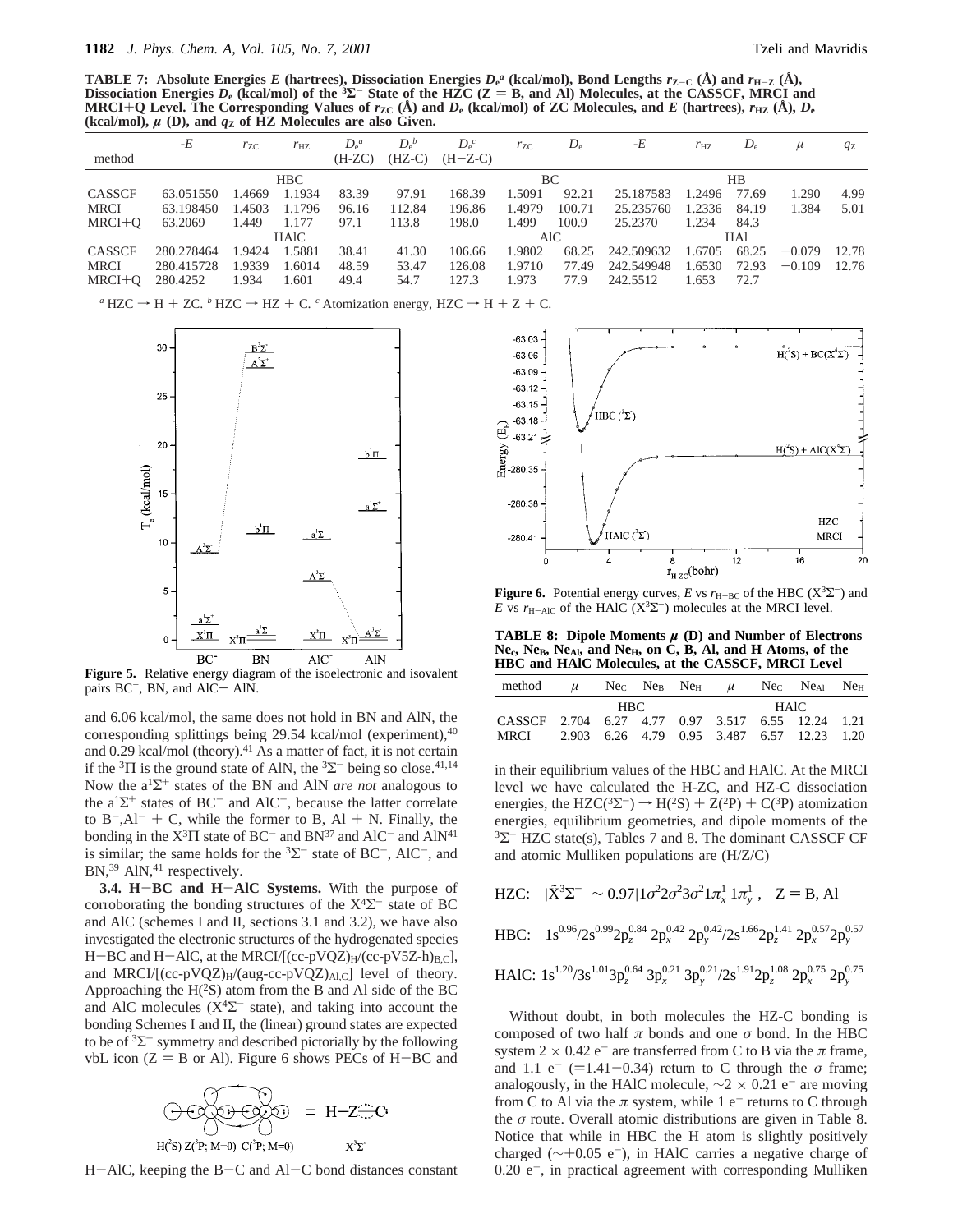charges in the B-H and Al-H ( $^{1}\Sigma^{+}$ ) hydrides at the same level of theory (Table 7).

Dissociation energies and bond distances of H-BC and <sup>H</sup>-AlC are 96.16, 48.59 kcal/mol and 1.1796, 1.6014 Å, respectively as compared to 84.2, 72.9 kcal/mol and 1.2336, 1.6530 Å in B-H and Al-H diatomics (Table 7). (Corresponding experimental ground state values of B-H and Al-H are  $D_e = 82.25$ ,  $\frac{272.9 \pm 0.2 \text{ kcal/mol}}{^{42} \text{ and } r_e} = 1.2324$ ,  $\frac{21.6478 \pm 0.2 \text{ kcal/mol}}{^{42} \text{ and } r_e}$  $\AA$ <sup>2</sup> respectively.)

Finally, dissociation energies and bond distances of HB-<sup>C</sup> and HAl-C are 112.84, 53.47 kcal/mol and 1.4503, 1.9339 Å, respectively as compared to 100.71, 77.49 kcal/mol, and 1.4979, 1.9710 Å in BC and AlC, at the same level of theory, Tables 7, 3, and 4.

#### **4. Synopsis and Remarks**

The present work investigates the ground electronic structure of the carbides BC and AlC, the ground and the first two excited states of the corresponding anions,  $BC^-$  and  $AIC^-$ , and the ground (linear) structures of the hydrides H-BC and H-AlC, employing large correlation consistent basis set and multireference variational methods. In particular, for the neutral BC molecule we have used a series of increasing size basis sets, the largest of which, aug-cc-pCV5Z, contains 362 contracted spherical Gaussian functions. For both the neutral diatomics and their anions we have obtained PECs, *D*e's, *r*e's, and spectroscopic constants, and we have tried to interpret their bonding mechanism. The main findings of this report can be condensed as follows:

1. The ground state of BC and AlC is of  ${}^{4}\Sigma^{-}$  symmetry;  ${}^{3}\Pi$ is the ground state of the anions  $BC^-$  and  $AIC^-$ .

2. At the MRCI/ aug-cc-pCVnZ,  $n = 2-5$  CBS limit (+ scalar relativistic corrections), the  $D_e$  and  $r_e$  values of the BC molecule are  $102.2 \pm 0.1$  kcal/mol and  $1.4911 \pm 0.0003$  Å, in complete accord with the experimental values.

For the AlC system at the MRCI/aug-cc-pVQZ level (+ scalar relativistic corrections),  $D_e = 77.13$  kcal/mol (but estimated  $D_e$  $=$  ~80 kcal/mol), at variance with the experimental  $D_e$  value, the latter being smaller from the theoretical value by at least 12 kcal/mol.  $r_e = 1.9710$  Å but correcting this value for core contraction effects, an  $r_e = 1.963$  Å is estimated, now in fair agreement with the experimental value of 1.95503 Å.

3. Our basis set study on BC reveals that core functions are necessary for obtaining accurate values of bond distances, the effect of core basis functions being  $\Delta r = -0.006 \text{ Å}$  at the *n* = 3, 4, and 5 cardinality level. On the contrary, we have found that core functions do not essentially influence binding energies, their effect being not larger by  $+1$ kcal/mol for all basis sets studied. Finally, it seems that diffuse functions ("augmented" sets) for non-Rydberg neutral systems have also a negligible effect for all properties studied if  $n \geq 4$ .

All properties examined as a function of basis set size *n*, i.e., *E*,  $r_e$ ,  $D_e$ ,  $\mu$ , and  $\omega_e$ , converge smoothly to their CBS limits according to the simple exponential formula used. In particular, the dipole moment  $\mu$  converges to the same CBS value  $\mu$  = 0.945 D for all kinds of basis sets examined.

4. The binding in the BC molecule can be described as composed of two half  $\pi$  and one whole  $\sigma$  bond; in AlC it seems that the bonding is more accurately described by two-half  $\pi$ bonds and one-half *σ* bond.

5. In BC- and AlC- species binding energies and bond distances of the ground <sup>3</sup>Π states are  $D_e = 118.67, 77.16$  kcal/ mol, and  $r_e = 1.4445$ , 1.8945 Å respectively, a significant increase over the  $D_e$  value of the  $BC^-$  as compared to BC, while

practically no change in  $D<sub>e</sub>$  is observed in going from AlC to AlC<sup>-</sup>. In both anions the bonding is comprised of  $\frac{3}{2} \pi$  and one *σ* bond.

**Acknowledgment.** D.T. expresses her gratitude to the Hellenic Scholarship Foundation (IKY) for financial assistance.

### **References and Notes**

(1) Smith, A. M.; Lorenz, M.; Agreiter, J.; Bondybey, V. E. *Mol. Phys.* **1996**, *88*, 247.

(2) Huber, K. P.; Herzberg, G. *Molecular Spectra and Molecular Structure: IV. Constants of Diatomic Molecules*; Van Nostrand Reinhold Co.: New York, 1979.

(3) Verhaegen, G.; Stafford, F. E.; Drowart, J. *J. Chem. Phys.* **1964**, *40*, 1622.

(4) Knight, L. B., Jr.; Cobranchi, S. T.; Petty, J. T.; Earl, E.; Feller, D.; Davidson, E. R. *J. Chem. Phys.* **1989**, *90*, 690.

(5) Kouba, J. E.; Öhrn, Y. *J. Chem. Phys.* **1970**, 53, 3923.

(6) Zaitsevskii, A. V.; Dement'ev, A. I.; Zviadadze, G. N. *J. Less-Common Met.* **1986**, *117*, 237.

(7) Hirsch, G.; Buenker, R. J. *J. Chem. Phys.* **1987**, *87*, 6004.

(8) Oliphant, N.; Adamowicz, L. *Chem. Phys. Lett.* **1990**, *168*, 126.

(9) Martin, J. M. L.; Taylor, P. R. *J. Chem. Phys.* **1994**, *100*, 9002.

(10) Niu, J.; Rao, B. K.; Jena, P. *J. Chem. Phys.* **1997**, *107*, 132.

(11) Fernando, W. T. M. L.; O'Brien, L. C.; Bernath, P. F. *J. Chem. Phys.* **1990**, *93*, 8482.

(12) Bauschlicher, C. W., Jr.; Langhoff, S. R.; Pettersson, L. G. M. *J. Chem. Phys.* **1988**, *89*, 5747.

(13) Knight, L. B., Jr.; Cobranchi, S. T.; Herlong, J. O.; Arrington, C. A. *J. Chem. Phys.* **1990**, *92*, 5856.

(14) Gutsev, G. L.; Jena, P.; Bartlett, R. J. *J. Chem. Phys.* **1999**, *110*, 2928.

(15) Brazier, C. R. *J. Chem. Phys.* **1993**, *98*, 2790.

(16) Thoma, A.; Caspary, N.; Wurfel, B. E.; Bondybey, V. E. *J. Chem. Phys.* **1993**, *98*, 8458.

(17) Chertihin, G. V.; Andrews, L.; Taylor, P. R. *J. Am. Chem. Soc.* **1994**, *116*, 3513.

(18) See for instance: Gaydon, A. G. *Dissociation Energies and Spectra of Diatomic Molecules*; Chapman and Hall: London, 1968.

(19) Tzeli, D.; Mavridis, A. Manuscript in preparation.

(20) Dunning, T. H., Jr. *J. Chem. Phys.* **1989**, *90*, 1007. Kendall, R. A.; Dunning, T. H. Jr.; Harrison, R. J. *J. Chem. Phys.* **1992**, *96*, 6796.

(21) Werner, H.-J.; Knowles, P. J. *J. Chem. Phys.* **1988**, *89*, 5803. Knowles P. J.; Werner, H.-J. *Chem. Phys. Lett.* **1988**, *145*, 514. Werner, H.-J. Reinsch, E. A. *J. Chem. Phys*. **<sup>1982</sup>**, *<sup>76</sup>*, 3144. Werner, H.-J. *Ad*V*.*

*Chem. Phys.* **1987**, *LXIX*, 1. (22) Tzeli, D.; Mavridis, A. *J. Phys. Chem. A* **2000**, *104*, 6861. Kalemos,

A.; Mavridis, A. *J. Phys. Chem. A* **1998**, *102*, 5982.

(23) MOLPRO 2000 is a package of ab initio programs written by Werner, H.-J.; Knowles, P. J. with contributions by Amos, R. D.; Bernhardsson, A.; Berning, A.; Celani, P.; Cooper, D. L.; Deegan, M. J. O.; Dobbyn, A. J.; Eckert, F.; Hampel, C.; Hetzer, G.; Korona, T.; Lindh, R.; Lloyd, A. W.; McNikolas, S. J.; Manby, F. R.; Meyer, W.; Mura, M. E.; Nicklass, A.; Palmieri, P.; Pitzer, R.; Rauhut, G.; Schuetz, M.; Stoll,

H.; Stone, A. J.; Tarroni, R.; Thorsteinsson, T..

(24) Shepard, R.; Shavitt, I.; Pitzer, R. M.; Comeau, D. C.; Pepper, M.; Lischka, H.; Szalay, P. G.; Ahlrichs, R.; Brown F. B.; Zhao, J.-G. *Int. J. Quantum Chem.* **1988**, *S22*, 149.

(25) See, for instance: Peterson, K. A.; Dunning, T. H., Jr. *J. Mol. Struct. (THEOCHEM)* **1997**, *400*, 93 and references therein.

(26) Langhoff, S. R.; Davidson, E. R., *Int. J. Quantum Chem.* **1974**, *8*, 61. Blomberg, M. R. A.; Sieghbahm, P. E. M. *J. Chem. Phys.* **1983**, *78*, 5682.

(27) Peterson, K. A.; Dunning, T. H., Jr. *J. Chem. Phys.* **1997**, *106*, 4119.

(28) Martin, J. M. L. *Chem. Phys. Lett.* **1997**, *273*, 98; **1998**, *292*, 411.

(29) Kerkines, I. S. K.; Mavridis, A. *J. Phys. Chem. A* **2000**, *104*, 408. (30) Moore, C. E. *Atomic Energy Le*V*els*, NSRDS-NBS Cirular No. 35, Washington, D. C. 1971.

(31) Kalemos, A.; Mavridis, A.; Xantheas, S. S. *J. Phys. Chem. A* **1998**, *102*, 10536.

(32) Reid, C. J. *Int. J. Mass Spectrosc. Ion Processes* **1993**, *127*, 147. (33) Wang, C.-R.; Huang, R.-B.; Liu, Z.-Y.; Zheng, L.-S. *Chem. Phys. Lett.* **1995**, *242*, 355.

(34) Zhan, C.-G.; Iwata, S. *J. Phys. Chem.* **1997**, *101*, 591.

(35) Liu, Z.; Huang, R.; Tang, Z.; Zheng, L. *Chem. Phys.* **1998**, *229*, 335.

(36) Hotop, H.; Lineberger, W. C. *J. Phys. Chem. Ref. Data* **1985**, *14*, 731.